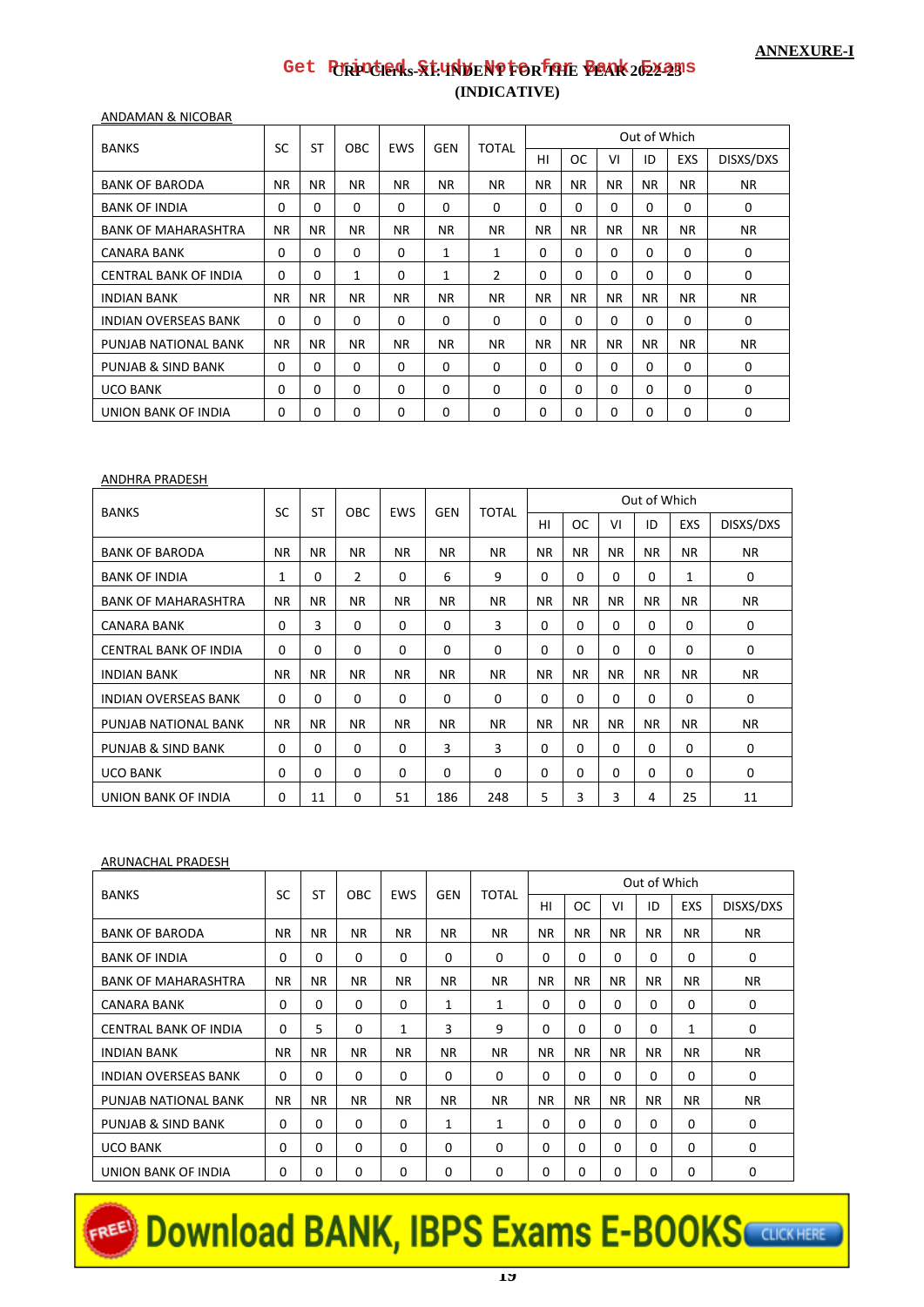ASSAM

| <b>BANKS</b>                 |                |           |              | <b>SGetSTProBCtedwStGdy</b> |           | <b>Nortae</b> | for         | <b>Bank</b> |           | Out of Which<br>Table |                |             |
|------------------------------|----------------|-----------|--------------|-----------------------------|-----------|---------------|-------------|-------------|-----------|-----------------------|----------------|-------------|
|                              |                |           |              |                             |           |               | HI          | <b>OC</b>   | VI        | -7.4-1116<br>ID       | <b>EXS</b>     | DISXS/DXS   |
| <b>BANK OF BARODA</b>        | <b>NR</b>      | <b>NR</b> | <b>NR</b>    | <b>NR</b>                   | <b>NR</b> | <b>NR</b>     | <b>NR</b>   | <b>NR</b>   | <b>NR</b> | <b>NR</b>             | <b>NR</b>      | <b>NR</b>   |
| <b>BANK OF INDIA</b>         | $\Omega$       | 0         | $\Omega$     | $\Omega$                    | 3         | 3             | $\Omega$    | 0           | 0         | $\Omega$              | $\Omega$       | 0           |
| <b>BANK OF MAHARASHTRA</b>   | NR.            | <b>NR</b> | <b>NR</b>    | NR.                         | NR.       | <b>NR</b>     | NR.         | <b>NR</b>   | <b>NR</b> | NR.                   | NR.            | <b>NR</b>   |
| CANARA BANK                  | $\overline{2}$ | 0         | 5            | $\Omega$                    | $\Omega$  | 7             | $\Omega$    | 0           | 0         | $\Omega$              | $\Omega$       | $\mathbf 0$ |
| <b>CENTRAL BANK OF INDIA</b> | 8              | 8         | 26           | 7                           | 30        | 79            | 1           | 1           | 0         | $\Omega$              | 7              | 3           |
| <b>INDIAN BANK</b>           | <b>NR</b>      | <b>NR</b> | <b>NR</b>    | <b>NR</b>                   | <b>NR</b> | <b>NR</b>     | <b>NR</b>   | <b>NR</b>   | <b>NR</b> | <b>NR</b>             | <b>NR</b>      | <b>NR</b>   |
| <b>INDIAN OVERSEAS BANK</b>  | 0              | 0         | 0            | $\Omega$                    | $\Omega$  | $\Omega$      | $\Omega$    | 0           | $\Omega$  | $\Omega$              | $\Omega$       | 0           |
| PUNJAB NATIONAL BANK         | NR.            | <b>NR</b> | <b>NR</b>    | NR.                         | NR.       | <b>NR</b>     | NR.         | <b>NR</b>   | <b>NR</b> | NR.                   | NR.            | <b>NR</b>   |
| PUNJAB & SIND BANK           | 0              | 0         | $\mathbf 0$  | $\Omega$                    | 3         | 3             | $\mathbf 0$ | 0           | 0         | $\Omega$              | 0              | 0           |
| <b>UCO BANK</b>              | 4              | 6         | 10           | 4                           | 16        | 40            | 1           | 1           | 0         | $\mathbf{1}$          | 4              | 3           |
| UNION BANK OF INDIA          | 1              | 4         | $\mathbf{1}$ | 3                           | 15        | 24            | $\Omega$    | 1           | 1         | 0                     | $\overline{2}$ | 1           |

#### BIHAR

|                              | SC          | <b>ST</b>   | <b>OBC</b>  |           | <b>GEN</b> | <b>TOTAL</b> |             |                |                | Out of Which |            |             |
|------------------------------|-------------|-------------|-------------|-----------|------------|--------------|-------------|----------------|----------------|--------------|------------|-------------|
| <b>BANKS</b>                 |             |             |             | EWS       |            |              | HI          | <b>OC</b>      | VI             | ID           | <b>EXS</b> | DISXS/DXS   |
| <b>BANK OF BARODA</b>        | <b>NR</b>   | <b>NR</b>   | NR.         | NR.       | <b>NR</b>  | <b>NR</b>    | NR.         | <b>NR</b>      | <b>NR</b>      | <b>NR</b>    | NR.        | NR.         |
| <b>BANK OF INDIA</b>         | 6           | $\Omega$    | 10          | 4         | 20         | 40           | $\mathbf 0$ | 1              | 1              | $\Omega$     | 4          | 2           |
| <b>BANK OF MAHARASHTRA</b>   | <b>NR</b>   | <b>NR</b>   | NR.         | <b>NR</b> | <b>NR</b>  | <b>NR</b>    | NR.         | <b>NR</b>      | <b>NR</b>      | <b>NR</b>    | <b>NR</b>  | NR.         |
| <b>CANARA BANK</b>           | $\mathbf 0$ | $\mathbf 0$ | 0           | $\Omega$  | $\Omega$   | $\Omega$     | $\mathbf 0$ | $\mathbf 0$    | $\Omega$       | $\Omega$     | $\Omega$   | 0           |
| <b>CENTRAL BANK OF INDIA</b> | 24          | 3           | 59          | 10        | 48         | 144          | 1           | $\overline{2}$ | $\overline{2}$ | $\Omega$     | 10         | 6           |
| <b>INDIAN BANK</b>           | <b>NR</b>   | <b>NR</b>   | NR.         | <b>NR</b> | <b>NR</b>  | <b>NR</b>    | NR.         | <b>NR</b>      | <b>NR</b>      | <b>NR</b>    | <b>NR</b>  | <b>NR</b>   |
| <b>INDIAN OVERSEAS BANK</b>  | $\mathbf 0$ | $\Omega$    | 0           | $\Omega$  | 0          | 0            | $\mathbf 0$ | $\Omega$       | $\Omega$       | $\Omega$     | $\Omega$   | 0           |
| PUNJAB NATIONAL BANK         | <b>NR</b>   | <b>NR</b>   | NR.         | <b>NR</b> | <b>NR</b>  | <b>NR</b>    | <b>NR</b>   | <b>NR</b>      | <b>NR</b>      | <b>NR</b>    | <b>NR</b>  | <b>NR</b>   |
| PUNJAB & SIND BANK           | $\Omega$    | 0           | $\Omega$    | $\Omega$  | 3          | 3            | $\Omega$    | $\Omega$       | $\Omega$       | $\Omega$     | $\Omega$   | $\mathbf 0$ |
| <b>UCO BANK</b>              | 11          | 0           | 11          | 4         | 18         | 44           | 1           | $\Omega$       | $\mathbf{1}$   | $\mathbf{1}$ | 4          | 5           |
| UNION BANK OF INDIA          | $\mathbf 0$ | 0           | $\mathbf 0$ | 6         | 15         | 21           | 1           | 1              | 1              | 1            | 2          | 1           |

### **CHANDIGARH**

|                              | SC          |             |                |          |           | <b>TOTAL</b> |              |             |           | Out of Which |            |           |
|------------------------------|-------------|-------------|----------------|----------|-----------|--------------|--------------|-------------|-----------|--------------|------------|-----------|
| <b>BANKS</b>                 |             | <b>ST</b>   | <b>OBC</b>     | EWS      | GEN       |              | HI           | <b>OC</b>   | VI        | ID           | <b>EXS</b> | DISXS/DXS |
| <b>BANK OF BARODA</b>        | <b>NR</b>   | <b>NR</b>   | NR.            | NR.      | NR.       | <b>NR</b>    | <b>NR</b>    | NR.         | <b>NR</b> | <b>NR</b>    | NR.        | NR.       |
| <b>BANK OF INDIA</b>         | 0           | $\mathbf 0$ | 0              | $\Omega$ | 0         | $\Omega$     | $\Omega$     | $\mathbf 0$ | $\Omega$  | $\Omega$     | $\Omega$   | 0         |
| <b>BANK OF MAHARASHTRA</b>   | <b>NR</b>   | <b>NR</b>   | NR.            | NR.      | NR.       | <b>NR</b>    | <b>NR</b>    | <b>NR</b>   | <b>NR</b> | NR.          | NR.        | <b>NR</b> |
| <b>CANARA BANK</b>           | $\mathbf 0$ | $\Omega$    | 4              | 0        | 1         | 5            | $\Omega$     | $\Omega$    | $\Omega$  | $\Omega$     | $\Omega$   | 0         |
| <b>CENTRAL BANK OF INDIA</b> | $\mathbf 0$ | $\mathbf 0$ | 3              | $\Omega$ | 1         | 4            | $\mathbf 0$  | $\Omega$    | $\Omega$  | $\Omega$     | $\Omega$   | 0         |
| <b>INDIAN BANK</b>           | <b>NR</b>   | <b>NR</b>   | NR.            | NR.      | <b>NR</b> | <b>NR</b>    | <b>NR</b>    | NR.         | <b>NR</b> | <b>NR</b>    | <b>NR</b>  | NR.       |
| <b>INDIAN OVERSEAS BANK</b>  | $\mathbf 0$ | $\mathbf 0$ | $\mathbf 0$    | $\Omega$ | 0         | 0            | $\mathbf{0}$ | $\Omega$    | $\Omega$  | $\Omega$     | $\Omega$   | 0         |
| PUNJAB NATIONAL BANK         | <b>NR</b>   | <b>NR</b>   | NR.            | NR.      | NR.       | <b>NR</b>    | <b>NR</b>    | <b>NR</b>   | <b>NR</b> | <b>NR</b>    | NR.        | NR.       |
| PUNJAB & SIND BANK           | 1           | $\mathbf 0$ | $\overline{2}$ | 1        | 6         | 10           | $\mathbf 0$  | $\mathbf 0$ | $\Omega$  | $\Omega$     | 1          | 0         |
| <b>UCO BANK</b>              | 1           | $\Omega$    | $\Omega$       | $\Omega$ | 1         | 2            | $\Omega$     | $\Omega$    | $\Omega$  | $\Omega$     | $\Omega$   | 0         |
| <b>UNION BANK OF INDIA</b>   | 1           | 0           | 1              | 0        | 4         | 6            | $\Omega$     | $\mathbf 0$ | 0         | $\Omega$     | $\Omega$   | $\Omega$  |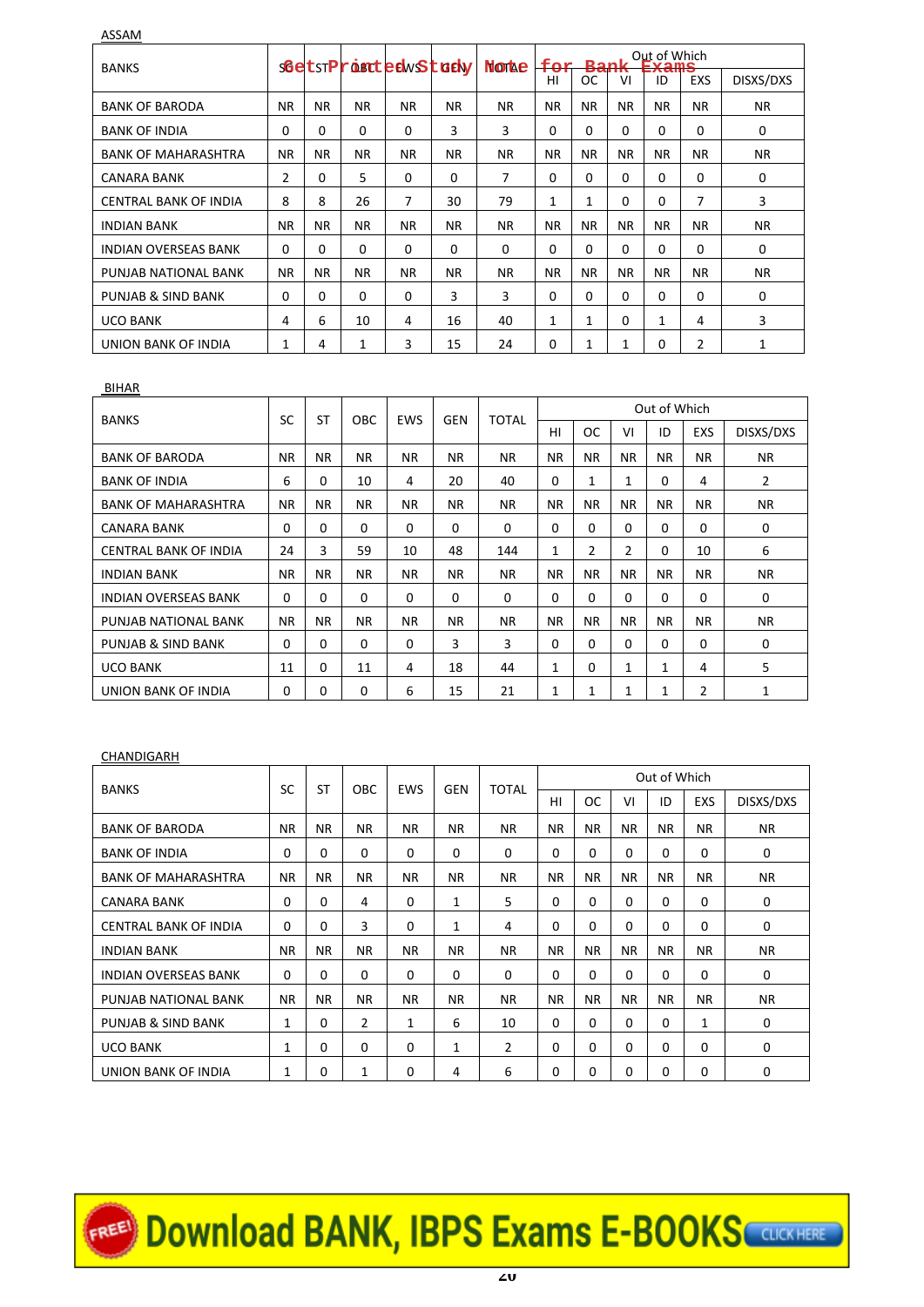| CHHATTISGARH                 |             |           |             |            |            |              |             |           |           |                       |             |             |
|------------------------------|-------------|-----------|-------------|------------|------------|--------------|-------------|-----------|-----------|-----------------------|-------------|-------------|
|                              | Get         |           | Printed     |            | Study      | Note         | ror         | Bank      |           | Exams<br>Out of Which |             |             |
| <b>BANKS</b>                 | SC          | <b>ST</b> | <b>OBC</b>  | <b>EWS</b> | <b>GEN</b> | <b>TOTAL</b> | HI          | <b>OC</b> | VI        | ID                    | <b>EXS</b>  | DISXS/DXS   |
| <b>BANK OF BARODA</b>        | <b>NR</b>   | <b>NR</b> | <b>NR</b>   | NR.        | <b>NR</b>  | <b>NR</b>    | <b>NR</b>   | <b>NR</b> | <b>NR</b> | <b>NR</b>             | <b>NR</b>   | <b>NR</b>   |
| <b>BANK OF INDIA</b>         | $\mathbf 0$ | 0         | 0           | 0          | 2          | 2            | $\mathbf 0$ | 0         | $\Omega$  | $\Omega$              | $\mathbf 0$ | $\mathbf 0$ |
| <b>BANK OF MAHARASHTRA</b>   | NR.         | <b>NR</b> | NR.         | NR.        | <b>NR</b>  | <b>NR</b>    | NR.         | <b>NR</b> | <b>NR</b> | <b>NR</b>             | ΝR          | <b>NR</b>   |
| CANARA BANK                  | $\mathbf 0$ | 4         | $\mathbf 0$ | 0          | 5          | 9            | $\mathbf 0$ | 0         | $\Omega$  | $\Omega$              | $\Omega$    | 0           |
| <b>CENTRAL BANK OF INDIA</b> | 6           | 15        | 2           | 4          | 14         | 41           | $\mathbf 0$ | 0         | 1         | $\mathbf{1}$          | 3           | 2           |
| <b>INDIAN BANK</b>           | <b>NR</b>   | <b>NR</b> | <b>NR</b>   | NR.        | <b>NR</b>  | <b>NR</b>    | NR.         | <b>NR</b> | <b>NR</b> | <b>NR</b>             | ΝR          | <b>NR</b>   |
| <b>INDIAN OVERSEAS BANK</b>  | $\mathbf 0$ | 1         | 0           | 0          | 3          | 4            | $\Omega$    | 0         | $\Omega$  | $\Omega$              | $\Omega$    | $\mathbf 0$ |
| PUNJAB NATIONAL BANK         | NR.         | <b>NR</b> | NR.         | NR.        | <b>NR</b>  | <b>NR</b>    | NR.         | <b>NR</b> | <b>NR</b> | <b>NR</b>             | NR.         | <b>NR</b>   |
| PUNJAB & SIND BANK           | $\mathbf 0$ | 1         | $\mathbf 0$ | 0          | 4          | 5            | $\mathbf 0$ | 0         | $\Omega$  | $\Omega$              | $\Omega$    | $\mathbf 0$ |
| <b>UCO BANK</b>              | $\mathbf 0$ | 0         | 0           | 0          | 1          | 1            | $\mathbf 0$ | 0         | 0         | $\Omega$              | $\Omega$    | 0           |
| UNION BANK OF INDIA          | 1           | 2         | 0           | 4          | 20         | 27           | 2           | 1         | 1         | $\mathbf{1}$          | 3           | 1           |

#### DADRA & NAGAR HAVELI DAMAN & DIU

| . <del>.</del> . <del>.</del> |             |              |            |            |            |              |           |           |           |              |           |             |
|-------------------------------|-------------|--------------|------------|------------|------------|--------------|-----------|-----------|-----------|--------------|-----------|-------------|
|                               | SC          | <b>ST</b>    |            |            | <b>GEN</b> |              |           |           |           | Out of Which |           |             |
| <b>BANKS</b>                  |             |              | <b>OBC</b> | <b>EWS</b> |            | <b>TOTAL</b> | HI        | <b>OC</b> | VI        | ID           | EXS       | DISXS/DXS   |
| <b>BANK OF BARODA</b>         | <b>NR</b>   | <b>NR</b>    | <b>NR</b>  | NR.        | NR.        | <b>NR</b>    | NR.       | <b>NR</b> | <b>NR</b> | <b>NR</b>    | <b>NR</b> | <b>NR</b>   |
| <b>BANK OF INDIA</b>          | 0           | $\mathbf{0}$ | 0          | $\Omega$   | $\Omega$   | $\Omega$     | $\Omega$  | $\Omega$  | $\Omega$  | $\Omega$     | $\Omega$  | 0           |
| <b>BANK OF MAHARASHTRA</b>    | <b>NR</b>   | <b>NR</b>    | <b>NR</b>  | NR.        | NR.        | <b>NR</b>    | NR.       | <b>NR</b> | <b>NR</b> | <b>NR</b>    | <b>NR</b> | <b>NR</b>   |
| CANARA BANK                   | 0           | $\mathbf 0$  | 0          | $\Omega$   | 0          | $\Omega$     | $\Omega$  | $\Omega$  | $\Omega$  | $\Omega$     | 0         | 0           |
| <b>CENTRAL BANK OF INDIA</b>  | 0           | $\Omega$     | 0          | $\Omega$   | 1          | $\mathbf{1}$ | 0         | $\Omega$  | 0         | $\Omega$     | $\Omega$  | $\Omega$    |
| <b>INDIAN BANK</b>            | <b>NR</b>   | <b>NR</b>    | <b>NR</b>  | NR.        | NR.        | <b>NR</b>    | <b>NR</b> | <b>NR</b> | <b>NR</b> | <b>NR</b>    | <b>NR</b> | <b>NR</b>   |
| <b>INDIAN OVERSEAS BANK</b>   | $\mathbf 0$ | $\mathbf 0$  | 0          | $\Omega$   | $\Omega$   | $\Omega$     | 0         | $\Omega$  | 0         | $\Omega$     | 0         | $\mathbf 0$ |
| PUNJAB NATIONAL BANK          | <b>NR</b>   | <b>NR</b>    | <b>NR</b>  | <b>NR</b>  | <b>NR</b>  | <b>NR</b>    | <b>NR</b> | <b>NR</b> | <b>NR</b> | <b>NR</b>    | <b>NR</b> | <b>NR</b>   |
| <b>PUNJAB &amp; SIND BANK</b> | 0           | $\mathbf 0$  | $\Omega$   | $\Omega$   | 0          | $\Omega$     | $\Omega$  | $\Omega$  | $\Omega$  | $\Omega$     | 0         | $\mathbf 0$ |
| <b>UCO BANK</b>               | 0           | $\mathbf 0$  | 0          | $\Omega$   | 1          | 1            | $\Omega$  | $\Omega$  | $\Omega$  | $\Omega$     | 0         | $\mathbf 0$ |
| UNION BANK OF INDIA           | 0           | 0            | 0          | $\Omega$   | 0          | $\Omega$     | 0         | 0         | 0         | $\Omega$     | 0         | 0           |

# DELHI (NCT)

|                              | SC        | ST        |            |              |           | <b>TOTAL</b> |           |           |           | Out of Which |              |             |
|------------------------------|-----------|-----------|------------|--------------|-----------|--------------|-----------|-----------|-----------|--------------|--------------|-------------|
| <b>BANKS</b>                 |           |           | <b>OBC</b> | EWS          | GEN       |              | HI        | <b>OC</b> | VI        | ID           | EXS          | DISXS/DXS   |
| <b>BANK OF BARODA</b>        | <b>NR</b> | <b>NR</b> | <b>NR</b>  | NR.          | <b>NR</b> | NR.          | <b>NR</b> | <b>NR</b> | <b>NR</b> | <b>NR</b>    | <b>NR</b>    | NR.         |
| <b>BANK OF INDIA</b>         | 1         | 0         | 3          | $\mathbf{1}$ | 8         | 13           | 0         | 0         | $\Omega$  | 1            | 1            | $\mathbf 0$ |
| <b>BANK OF MAHARASHTRA</b>   | <b>NR</b> | <b>NR</b> | <b>NR</b>  | NR.          | <b>NR</b> | <b>NR</b>    | <b>NR</b> | <b>NR</b> | <b>NR</b> | <b>NR</b>    | <b>NR</b>    | <b>NR</b>   |
| CANARA BANK                  | 2         | 8         | 4          | 1            | 10        | 25           | 0         | 0         | 1         | $\Omega$     | 2            | 1           |
| <b>CENTRAL BANK OF INDIA</b> | $\Omega$  | $\Omega$  | $\Omega$   | 0            | $\Omega$  | $\Omega$     | $\Omega$  | $\Omega$  | $\Omega$  | $\Omega$     | $\Omega$     | $\mathbf 0$ |
| <b>INDIAN BANK</b>           | <b>NR</b> | <b>NR</b> | <b>NR</b>  | NR.          | <b>NR</b> | NR.          | <b>NR</b> | <b>NR</b> | <b>NR</b> | <b>NR</b>    | <b>NR</b>    | NR.         |
| <b>INDIAN OVERSEAS BANK</b>  | $\Omega$  | 0         | $\Omega$   | 0            | $\Omega$  | $\Omega$     | 0         | $\Omega$  | $\Omega$  | $\Omega$     | $\Omega$     | 0           |
| PUNJAB NATIONAL BANK         | <b>NR</b> | NR.       | <b>NR</b>  | NR.          | <b>NR</b> | NR.          | <b>NR</b> | <b>NR</b> | <b>NR</b> | <b>NR</b>    | NR.          | NR.         |
| PUNJAB & SIND BANK           | 10        | 5         | 19         | 7            | 29        | 70           | 0         | $\Omega$  | $\Omega$  | $\Omega$     | 7            | 3           |
| <b>UCO BANK</b>              | 1         | 1         | 3          | $\mathbf{1}$ | 4         | 10           | 0         | 0         | $\Omega$  | $\Omega$     | $\mathbf{1}$ | 0           |
| UNION BANK OF INDIA          | 2         | 10        | 39         | 19           | 70        | 140          | 5         | 3         | 3         | 3            | 14           | 6           |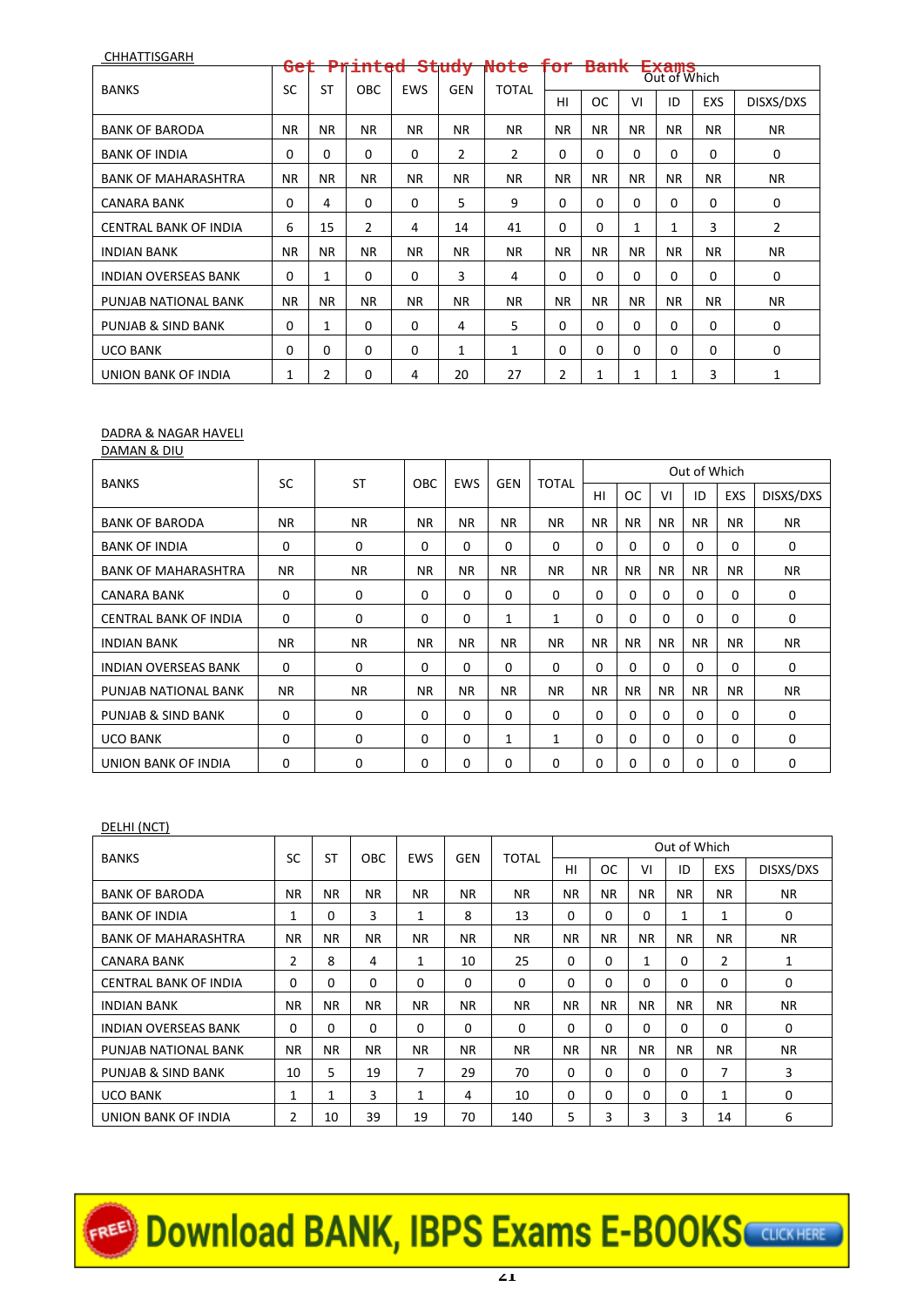| <b>BANKS</b>                 | <b>SC</b>   | <b>ST</b> | <b>OBC</b> | <b>EWS</b> | <b>GEN</b> | <b>TOTAL</b> |             |             |           | Out of Which |                |             |
|------------------------------|-------------|-----------|------------|------------|------------|--------------|-------------|-------------|-----------|--------------|----------------|-------------|
|                              |             |           |            |            |            |              | HI          | <b>OC</b>   | VI        | ID           | <b>EXS</b>     | DISXS/DXS   |
| <b>BANK OF BARODA</b>        | <b>NR</b>   | NR.       | NR.        | NR.        | <b>NR</b>  | NR.          | <b>NR</b>   | <b>NR</b>   | <b>NR</b> | <b>NR</b>    | <b>NR</b>      | <b>NR</b>   |
| <b>BANK OF INDIA</b>         | $\mathbf 0$ | 1         | 1          | 1          | 8          | 11           | $\mathbf 0$ | 0           | 0         | $\Omega$     | 1              | $\mathbf 0$ |
| <b>BANK OF MAHARASHTRA</b>   | <b>NR</b>   | NR.       | NR.        | NR.        | <b>NR</b>  | <b>NR</b>    | NR.         | <b>NR</b>   | <b>NR</b> | <b>NR</b>    | NR.            | <b>NR</b>   |
| CANARA BANK                  | 0           | 7         | 0          | 0          | $\Omega$   | 7            | $\mathbf 0$ | 0           | $\Omega$  | $\Omega$     | $\Omega$       | $\mathbf 0$ |
| <b>CENTRAL BANK OF INDIA</b> | $\mathbf 0$ | 3         | 3          | 1          | 8          | 15           | $\mathbf 0$ | $\Omega$    | 0         | 1            | $\overline{2}$ | $\mathbf 0$ |
| <b>INDIAN BANK</b>           | NR.         | NR.       | NR.        | NR.        | <b>NR</b>  | <b>NR</b>    | NR.         | <b>NR</b>   | <b>NR</b> | <b>NR</b>    | NR.            | <b>NR</b>   |
| <b>INDIAN OVERSEAS BANK</b>  | $\Omega$    | $\Omega$  | $\Omega$   | 0          | $\Omega$   | $\Omega$     | $\Omega$    | $\Omega$    | $\Omega$  | $\Omega$     | $\Omega$       | $\mathbf 0$ |
| PUNJAB NATIONAL BANK         | NR.         | NR.       | NR.        | NR.        | <b>NR</b>  | <b>NR</b>    | NR.         | <b>NR</b>   | NR.       | <b>NR</b>    | NR.            | <b>NR</b>   |
| PUNJAB & SIND BANK           | $\mathbf 0$ | 0         | 0          | 0          | 0          | $\mathbf 0$  | $\mathbf 0$ | $\mathbf 0$ | $\Omega$  | $\Omega$     | $\Omega$       | 0           |
| <b>UCO BANK</b>              | $\mathbf 0$ | 0         | 0          | 0          | 0          | $\mathbf 0$  | $\mathbf 0$ | 0           | 0         | $\Omega$     | $\Omega$       | $\mathbf 0$ |
| UNION BANK OF INDIA          | 1           | 6         | 0          | 3          | 15         | 25           | 2           | 2           | 0         | 1            | 3              | 1           |

#### GUJARAT

GOA

|                              |             |                |             |                |            |              |             |           |                | Out of Which |                |             |
|------------------------------|-------------|----------------|-------------|----------------|------------|--------------|-------------|-----------|----------------|--------------|----------------|-------------|
| <b>BANKS</b>                 | SC          | <b>ST</b>      | <b>OBC</b>  | <b>EWS</b>     | <b>GEN</b> | <b>TOTAL</b> | HI          | ОC        | VI             | ID           | <b>EXS</b>     | DISXS/DXS   |
| <b>BANK OF BARODA</b>        | <b>NR</b>   | <b>NR</b>      | <b>NR</b>   | NR.            | <b>NR</b>  | NR.          | <b>NR</b>   | <b>NR</b> | <b>NR</b>      | NR.          | <b>NR</b>      | NR.         |
| <b>BANK OF INDIA</b>         | 4           | 9              | 17          | 6              | 30         | 66           | 1           | 1         | $\Omega$       | 1            | 7              | 4           |
| <b>BANK OF MAHARASHTRA</b>   | ΝR          | ΝR             | NR.         | <b>NR</b>      | <b>NR</b>  | NR.          | <b>NR</b>   | <b>NR</b> | <b>NR</b>      | NR.          | NR.            | NR.         |
| <b>CANARA BANK</b>           | $\Omega$    | 9              | 3           | 1              | 7          | 20           | 0           | 0         | $\Omega$       | $\Omega$     | $\overline{2}$ | $\mathbf 0$ |
| <b>CENTRAL BANK OF INDIA</b> | 16          | 25             | 30          | 10             | 39         | 120          | 1           | 1         | $\Omega$       | 1            | 10             | 4           |
| <b>INDIAN BANK</b>           | NR.         | <b>NR</b>      | <b>NR</b>   | NR.            | <b>NR</b>  | NR.          | <b>NR</b>   | <b>NR</b> | <b>NR</b>      | <b>NR</b>    | NR.            | NR.         |
| <b>INDIAN OVERSEAS BANK</b>  | $\mathbf 0$ | 0              | $\mathbf 0$ | 0              | $\Omega$   | $\mathbf 0$  | $\mathbf 0$ | 0         | $\Omega$       | $\Omega$     | $\Omega$       | 0           |
| PUNJAB NATIONAL BANK         | <b>NR</b>   | <b>NR</b>      | <b>NR</b>   | NR.            | NR.        | NR.          | <b>NR</b>   | <b>NR</b> | <b>NR</b>      | <b>NR</b>    | <b>NR</b>      | <b>NR</b>   |
| PUNJAB & SIND BANK           | $\mathbf 0$ | 0              | 0           | 0              | 3          | 3            | $\mathbf 0$ | 0         | 0              | $\Omega$     | 0              | 0           |
| <b>UCO BANK</b>              | $\mathbf 0$ | $\overline{2}$ | 8           | $\overline{2}$ | 8          | 20           | $\mathbf 0$ | 0         | 1              | $\Omega$     | $\overline{2}$ | 1           |
| UNION BANK OF INDIA          | 2           | 7              | 39          | 23             | 57         | 128          | 3           | 3         | $\overline{2}$ | 3            | 13             | 6           |

### HARYANA

| <b>BANKS</b>                | <b>SC</b>   | <b>ST</b>   | <b>OBC</b>     | <b>EWS</b> | <b>GEN</b>     | TOTAL       |             |           |                | Out of Which |            |           |
|-----------------------------|-------------|-------------|----------------|------------|----------------|-------------|-------------|-----------|----------------|--------------|------------|-----------|
|                             |             |             |                |            |                |             | HI          | <b>OC</b> | VI             | ID           | <b>EXS</b> | DISXS/DXS |
| <b>BANK OF BARODA</b>       | <b>NR</b>   | <b>NR</b>   | NR.            | <b>NR</b>  | <b>NR</b>      | NR.         | ΝR          | <b>NR</b> | NR.            | NR.          | <b>NR</b>  | <b>NR</b> |
| <b>BANK OF INDIA</b>        | 1           | 0           | $\overline{2}$ | 1          | 6              | 10          | $\mathbf 0$ | 0         | $\Omega$       | $\Omega$     | 1          | 0         |
| <b>BANK OF MAHARASHTRA</b>  | <b>NR</b>   | <b>NR</b>   | NR.            | NR.        | <b>NR</b>      | NR.         | NR.         | <b>NR</b> | <b>NR</b>      | NR.          | <b>NR</b>  | NR.       |
| <b>CANARA BANK</b>          | 1           | $\mathbf 0$ | $\overline{2}$ | 0          | 5              | 8           | $\mathbf 0$ | $\Omega$  | $\Omega$       | $\Omega$     | $\Omega$   | 0         |
| CENTRAL BANK OF INDIA       | $\mathbf 0$ | $\Omega$    | $\mathbf 0$    | 0          | $\Omega$       | $\Omega$    | $\Omega$    | $\Omega$  | $\Omega$       | $\Omega$     | $\Omega$   | 0         |
| <b>INDIAN BANK</b>          | <b>NR</b>   | <b>NR</b>   | NR.            | NR.        | <b>NR</b>      | NR.         | NR.         | <b>NR</b> | <b>NR</b>      | NR.          | <b>NR</b>  | <b>NR</b> |
| <b>INDIAN OVERSEAS BANK</b> | $\mathbf 0$ | $\mathbf 0$ | $\mathbf 0$    | 0          | $\Omega$       | $\mathbf 0$ | $\mathbf 0$ | 0         | $\Omega$       | $\Omega$     | $\Omega$   | 0         |
| PUNJAB NATIONAL BANK        | <b>NR</b>   | NR.         | NR.            | NR.        | <b>NR</b>      | NR.         | <b>NR</b>   | <b>NR</b> | <b>NR</b>      | NR.          | <b>NR</b>  | <b>NR</b> |
| PUNJAB & SIND BANK          | 1           | 0           | $\overline{2}$ | 1          | 6              | 10          | $\mathbf 0$ | $\Omega$  | $\Omega$       | $\Omega$     | 1          | 0         |
| <b>UCO BANK</b>             | 1           | $\Omega$    | 1              | $\Omega$   | $\overline{2}$ | 4           | $\Omega$    | $\Omega$  | $\Omega$       | $\Omega$     | 0          | 0         |
| UNION BANK OF INDIA         | 0           | 0           | 6              | 12         | 53             | 71          | 2           | 1         | $\overline{2}$ | $\Omega$     | 7          | 3         |

# EREE<sup>D</sup> Download BANK, IBPS Exams E-BOOKS COURCHERE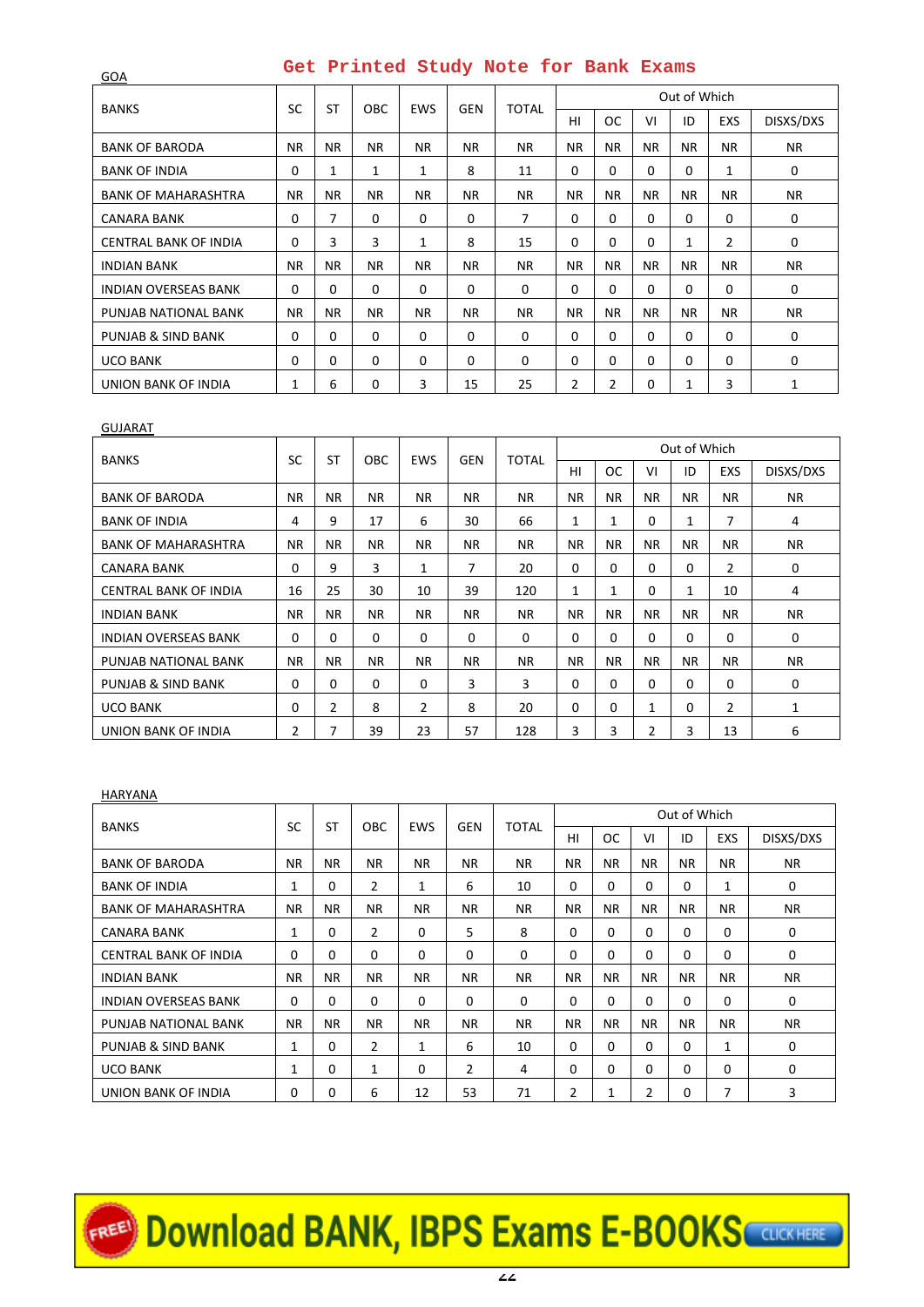| HIMACHAL PRADESH             |           |           |           |              |            |           |                |           |                   |              |            |             |
|------------------------------|-----------|-----------|-----------|--------------|------------|-----------|----------------|-----------|-------------------|--------------|------------|-------------|
|                              | Get       |           | Printed   | <b>Study</b> |            | Note for  |                |           | <b>Bank Exams</b> | Out of Which |            |             |
| <b>BANKS</b>                 | SC        | <b>ST</b> | OBC.      | <b>EWS</b>   | <b>GEN</b> | TOTAL     | HI             | ОC        | VI                | ID           | <b>EXS</b> | DISXS/DXS   |
| <b>BANK OF BARODA</b>        | <b>NR</b> | <b>NR</b> | <b>NR</b> | <b>NR</b>    | <b>NR</b>  | <b>NR</b> | <b>NR</b>      | <b>NR</b> | <b>NR</b>         | <b>NR</b>    | <b>NR</b>  | <b>NR</b>   |
| <b>BANK OF INDIA</b>         | 0         | 0         | $\Omega$  | 0            | 1          | 1         | 0              | 0         | 0                 | $\Omega$     | $\Omega$   | 0           |
| <b>BANK OF MAHARASHTRA</b>   | <b>NR</b> | <b>NR</b> | NR.       | <b>NR</b>    | <b>NR</b>  | <b>NR</b> | <b>NR</b>      | <b>NR</b> | <b>NR</b>         | <b>NR</b>    | <b>NR</b>  | <b>NR</b>   |
| CANARA BANK                  | 1         | 0         | $\Omega$  | 0            | 3          | 4         | 0              | 0         | 0                 | $\Omega$     | $\Omega$   | 0           |
| <b>CENTRAL BANK OF INDIA</b> | 5         | 4         | 4         | 2            | 7          | 22        | 0              | 0         | 0                 | 1            | 3          | $\mathbf 0$ |
| <b>INDIAN BANK</b>           | <b>NR</b> | <b>NR</b> | NR.       | <b>NR</b>    | <b>NR</b>  | <b>NR</b> | <b>NR</b>      | <b>NR</b> | <b>NR</b>         | <b>NR</b>    | <b>NR</b>  | <b>NR</b>   |
| <b>INDIAN OVERSEAS BANK</b>  | 0         | 0         | 0         | 0            | 0          | $\Omega$  | 0              | 0         | 0                 | $\Omega$     | $\Omega$   | 0           |
| PUNJAB NATIONAL BANK         | <b>NR</b> | <b>NR</b> | NR.       | <b>NR</b>    | <b>NR</b>  | <b>NR</b> | <b>NR</b>      | <b>NR</b> | <b>NR</b>         | <b>NR</b>    | <b>NR</b>  | <b>NR</b>   |
| PUNJAB & SIND BANK           | 1         | 0         | 1         | 0            | 4          | 6         | $\mathbf 0$    | 0         | 0                 | $\Omega$     | $\Omega$   | 0           |
| <b>UCO BANK</b>              | 15        | 2         | 11        | 6            | 22         | 56        | $\overline{2}$ | 0         | 0                 | 1            | 6          | 6           |
| UNION BANK OF INDIA          | 1         | 0         | 5         | 3            | 4          | 13        | $\mathbf 0$    | 0         | 1                 | 0            | 1          | 1           |

#### JAMMU & KASHMIR

| <b>BANKS</b>                 | <b>SC</b>      | <b>ST</b> | <b>OBC</b> | <b>EWS</b> | <b>GEN</b>     | <b>TOTAL</b>   |             |           |           | Out of Which |            |             |
|------------------------------|----------------|-----------|------------|------------|----------------|----------------|-------------|-----------|-----------|--------------|------------|-------------|
|                              |                |           |            |            |                |                | H1          | <b>OC</b> | VI        | ID           | <b>EXS</b> | DISXS/DXS   |
| <b>BANK OF BARODA</b>        | <b>NR</b>      | NR.       | <b>NR</b>  | NR.        | <b>NR</b>      | NR.            | <b>NR</b>   | <b>NR</b> | <b>NR</b> | <b>NR</b>    | <b>NR</b>  | <b>NR</b>   |
| <b>BANK OF INDIA</b>         | $\mathbf 0$    | 0         | 0          | 0          | $\overline{2}$ | $\overline{2}$ | 0           | 0         | $\Omega$  | 0            | 0          | 0           |
| <b>BANK OF MAHARASHTRA</b>   | <b>NR</b>      | ΝR        | ΝR         | <b>NR</b>  | <b>NR</b>      | <b>NR</b>      | NR.         | NR.       | NR.       | NR.          | <b>NR</b>  | <b>NR</b>   |
| <b>CANARA BANK</b>           | 0              | 1         | $\Omega$   | 0          | $\Omega$       | 1              | 0           | $\Omega$  | $\Omega$  | 0            | $\Omega$   | 0           |
| <b>CENTRAL BANK OF INDIA</b> | 1              | 0         | 2          | 0          | $\mathbf{1}$   | 4              | 0           | 0         | $\Omega$  | 0            | $\Omega$   | $\mathbf 0$ |
| <b>INDIAN BANK</b>           | <b>NR</b>      | <b>NR</b> | NR.        | NR.        | <b>NR</b>      | <b>NR</b>      | <b>NR</b>   | NR.       | <b>NR</b> | NR.          | <b>NR</b>  | <b>NR</b>   |
| <b>INDIAN OVERSEAS BANK</b>  | 0              | 0         | 0          | 0          | 0              | $\mathbf 0$    | 0           | $\Omega$  | $\Omega$  | $\Omega$     | $\Omega$   | 0           |
| PUNJAB NATIONAL BANK         | NR.            | NR.       | NR.        | NR.        | NR.            | NR.            | NR.         | <b>NR</b> | NR.       | NR.          | <b>NR</b>  | <b>NR</b>   |
| PUNJAB & SIND BANK           | $\mathbf 0$    | 0         | $\Omega$   | 0          | 3              | 3              | $\mathbf 0$ | 0         | $\Omega$  | 0            | $\Omega$   | 0           |
| <b>UCO BANK</b>              | $\overline{2}$ | $\Omega$  | 2          | 1          | 3              | 8              | $\Omega$    | 0         | $\Omega$  | $\Omega$     | 1          | 0           |
| UNION BANK OF INDIA          | 1              | 1         | $\Omega$   | $\Omega$   | 5              | 7              | $\Omega$    | 0         | $\Omega$  | 0            | 1          | 0           |

### **JHARKHAND**

| <b>BANKS</b>                 | SC          | <b>ST</b>    | <b>OBC</b>     | <b>EWS</b>     | <b>GEN</b>   | TOTAL       |             |           |           | Out of Which |     |              |
|------------------------------|-------------|--------------|----------------|----------------|--------------|-------------|-------------|-----------|-----------|--------------|-----|--------------|
|                              |             |              |                |                |              |             | HI          | <b>OC</b> | VI        | ID           | EXS | DISXS/DXS    |
| <b>BANK OF BARODA</b>        | <b>NR</b>   | <b>NR</b>    | NR.            | NR.            | <b>NR</b>    | <b>NR</b>   | <b>NR</b>   | <b>NR</b> | <b>NR</b> | NR.          | NR. | <b>NR</b>    |
| <b>BANK OF INDIA</b>         | 5           | 11           | 5              | 4              | 18           | 43          | $\mathbf 0$ | 1         | 1         | 0            | 5   | 3            |
| <b>BANK OF MAHARASHTRA</b>   | <b>NR</b>   | NR.          | NR.            | NR.            | NR.          | <b>NR</b>   | NR.         | <b>NR</b> | NR.       | NR.          | NR. | <b>NR</b>    |
| <b>CANARA BANK</b>           | $\mathbf 0$ | $\mathbf{0}$ | $\mathbf 0$    | 0              | $\mathbf{1}$ | 1           | $\mathbf 0$ | $\Omega$  | $\Omega$  | 0            | 0   | 0            |
| <b>CENTRAL BANK OF INDIA</b> | 4           | 3            | $\overline{2}$ | 0              | $\Omega$     | 9           | $\Omega$    | $\Omega$  | $\Omega$  | 0            | 0   | 0            |
| <b>INDIAN BANK</b>           | <b>NR</b>   | NR.          | NR.            | NR.            | <b>NR</b>    | <b>NR</b>   | NR.         | <b>NR</b> | <b>NR</b> | NR.          | NR. | <b>NR</b>    |
| <b>INDIAN OVERSEAS BANK</b>  | $\mathbf 0$ | 0            | $\mathbf 0$    | 0              | 0            | $\mathbf 0$ | 0           | $\Omega$  | $\Omega$  | 0            | 0   | 0            |
| PUNJAB NATIONAL BANK         | NR.         | NR.          | NR.            | NR.            | NR.          | NR.         | <b>NR</b>   | <b>NR</b> | NR.       | NR.          | NR. | <b>NR</b>    |
| PUNJAB & SIND BANK           | $\mathbf 0$ | $\Omega$     | $\Omega$       | 0              | 3            | 3           | $\Omega$    | $\Omega$  | $\Omega$  | 0            | 0   | 0            |
| <b>UCO BANK</b>              | 0           | 0            | $\Omega$       | 0              | $\Omega$     | $\Omega$    | 0           | 0         | $\Omega$  | $\Omega$     | 0   | 0            |
| UNION BANK OF INDIA          | 9           | 4            | $\Omega$       | $\overline{2}$ | 7            | 22          | $\Omega$    | 0         | $\Omega$  | 1            | 2   | $\mathbf{1}$ |

EREE Download BANK, IBPS Exams E-BOOKS CUCKHERE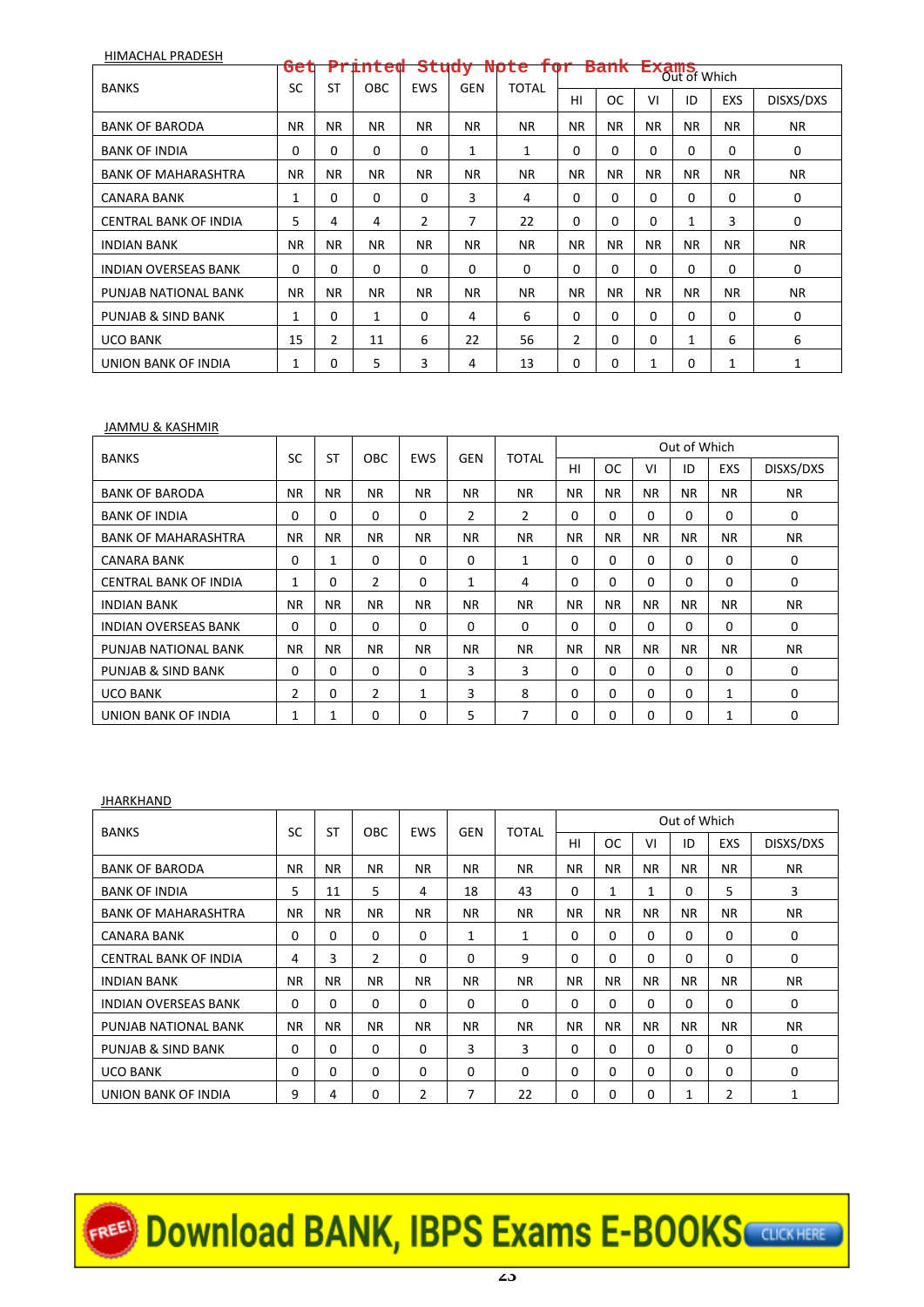| <b>NANIVATANA</b>            |                |                |            |                |            |              |            |             |           |                    |            |           |
|------------------------------|----------------|----------------|------------|----------------|------------|--------------|------------|-------------|-----------|--------------------|------------|-----------|
|                              | Get            |                | Printed    | Study          |            | <b>NOTE</b>  | <b>ror</b> | <b>Bank</b> |           | <b>EXAMS</b> Which |            |           |
| <b>BANKS</b>                 | SC             | ST             | <b>OBC</b> | <b>EWS</b>     | <b>GEN</b> | <b>TOTAL</b> | HI         | <b>OC</b>   | VI        | ID                 | <b>EXS</b> | DISXS/DXS |
| <b>BANK OF BARODA</b>        | <b>NR</b>      | <b>NR</b>      | <b>NR</b>  | ΝR             | <b>NR</b>  | <b>NR</b>    | <b>NR</b>  | <b>NR</b>   | <b>NR</b> | <b>NR</b>          | <b>NR</b>  | <b>NR</b> |
| <b>BANK OF INDIA</b>         | 1              | 0              | 3          | 1              | 7          | 12           | $\Omega$   | $\Omega$    | 0         | 0                  | 1          | 0         |
| <b>BANK OF MAHARASHTRA</b>   | <b>NR</b>      | NR.            | <b>NR</b>  | NR.            | <b>NR</b>  | <b>NR</b>    | <b>NR</b>  | <b>NR</b>   | NR.       | <b>NR</b>          | <b>NR</b>  | <b>NR</b> |
| <b>CANARA BANK</b>           | 22             | 9              | 37         | 14             | 58         | 140          | 1          | 1           | 2         | 1                  | 14         | 6         |
| <b>CENTRAL BANK OF INDIA</b> | $\overline{c}$ | 0              | 1          | 0              | 2          | 5            | 0          | 0           | 0         | 0                  | 0          | 0         |
| <b>INDIAN BANK</b>           | ΝR             | NR.            | <b>NR</b>  | NR.            | <b>NR</b>  | <b>NR</b>    | <b>NR</b>  | NR.         | NR.       | <b>NR</b>          | <b>NR</b>  | <b>NR</b> |
| <b>INDIAN OVERSEAS BANK</b>  | 4              | $\overline{2}$ | 7          | $\overline{2}$ | 13         | 28           | 1          | $\Omega$    | 0         | 0                  | 3          | 1         |
| PUNJAB NATIONAL BANK         | ΝR             | NR.            | <b>NR</b>  | NR.            | <b>NR</b>  | <b>NR</b>    | <b>NR</b>  | <b>NR</b>   | <b>NR</b> | <b>NR</b>          | <b>NR</b>  | <b>NR</b> |
| PUNJAB & SIND BANK           | 0              | 0              | 0          | 0              | 3          | 3            | 0          | $\Omega$    | 0         | 0                  | 0          | 0         |
| <b>UCO BANK</b>              | 1              | 1              | 3          | 1              | 4          | 10           | 0          | $\mathbf 0$ | 0         | 0                  | 1          | 0         |
| UNION BANK OF INDIA          | $\mathbf 0$    | 18             | 33         | 37             | 121        | 209          | 5          | 3           | 3         | 2                  | 21         | 10        |

KERALA

KARNATAKA

|                              | SC             | <b>ST</b> |             |            |                | <b>TOTAL</b>   |                |           |           | Out of Which |            |             |
|------------------------------|----------------|-----------|-------------|------------|----------------|----------------|----------------|-----------|-----------|--------------|------------|-------------|
| <b>BANKS</b>                 |                |           | <b>OBC</b>  | <b>EWS</b> | <b>GEN</b>     |                | HI             | <b>OC</b> | VI        | ID           | <b>EXS</b> | DISXS/DXS   |
| <b>BANK OF BARODA</b>        | <b>NR</b>      | <b>NR</b> | NR.         | NR.        | <b>NR</b>      | <b>NR</b>      | <b>NR</b>      | <b>NR</b> | <b>NR</b> | NR.          | NR.        | NR.         |
| <b>BANK OF INDIA</b>         | 0              | 0         | $\mathbf 0$ | 0          | 3              | 3              | 0              | $\Omega$  | $\Omega$  | $\Omega$     | $\Omega$   | 0           |
| <b>BANK OF MAHARASHTRA</b>   | <b>NR</b>      | <b>NR</b> | NR.         | <b>NR</b>  | <b>NR</b>      | NR.            | <b>NR</b>      | <b>NR</b> | <b>NR</b> | <b>NR</b>    | <b>NR</b>  | <b>NR</b>   |
| <b>CANARA BANK</b>           | $\overline{2}$ | 0         | 6           | 2          | 15             | 25             | 0              | 0         | 1         | 0            | 2          | 1           |
| <b>CENTRAL BANK OF INDIA</b> | 6              | 1         | 22          | $\Omega$   | $\Omega$       | 29             | $\Omega$       | $\Omega$  | $\Omega$  | $\Omega$     | $\Omega$   | $\mathbf 0$ |
| <b>INDIAN BANK</b>           | <b>NR</b>      | <b>NR</b> | <b>NR</b>   | <b>NR</b>  | <b>NR</b>      | <b>NR</b>      | <b>NR</b>      | <b>NR</b> | <b>NR</b> | <b>NR</b>    | <b>NR</b>  | <b>NR</b>   |
| <b>INDIAN OVERSEAS BANK</b>  | 0              | 0         | $\Omega$    | 0          | $\Omega$       | $\mathbf 0$    | $\mathbf 0$    | $\Omega$  | $\Omega$  | $\Omega$     | $\Omega$   | 0           |
| PUNJAB NATIONAL BANK         | <b>NR</b>      | <b>NR</b> | NR.         | NR.        | <b>NR</b>      | <b>NR</b>      | <b>NR</b>      | <b>NR</b> | NR.       | NR.          | <b>NR</b>  | <b>NR</b>   |
| PUNJAB & SIND BANK           | $\Omega$       | 0         | $\Omega$    | $\Omega$   | $\overline{2}$ | $\overline{2}$ | $\Omega$       | $\Omega$  | $\Omega$  | 0            | $\Omega$   | $\mathbf 0$ |
| <b>UCO BANK</b>              | $\Omega$       | 0         | $\Omega$    | 0          | $\Omega$       | $\mathbf 0$    | 0              | 0         | $\Omega$  | 0            | $\Omega$   | 0           |
| UNION BANK OF INDIA          | 3              | 0         | $\Omega$    | 11         | 68             | 82             | $\overline{2}$ | 1         | 2         | 1            | 8          | 4           |

### LADAKH

| <b>BANKS</b>                 | SC          | <b>ST</b> | <b>OBC</b> | EWS       | <b>GEN</b> | <b>TOTAL</b> |             |           |           | Out of Which |            |             |
|------------------------------|-------------|-----------|------------|-----------|------------|--------------|-------------|-----------|-----------|--------------|------------|-------------|
|                              |             |           |            |           |            |              | HI          | ОC        | VI        | ID           | <b>EXS</b> | DISXS/DXS   |
| <b>BANK OF BARODA</b>        | <b>NR</b>   | <b>NR</b> | ΝR         | <b>NR</b> | <b>NR</b>  | NR.          | <b>NR</b>   | <b>NR</b> | <b>NR</b> | NR.          | NR.        | <b>NR</b>   |
| <b>BANK OF INDIA</b>         | 0           | 0         | $\Omega$   | 0         | $\Omega$   | $\Omega$     | $\Omega$    | 0         | $\Omega$  | $\Omega$     | $\Omega$   | 0           |
| <b>BANK OF MAHARASHTRA</b>   | NR.         | <b>NR</b> | NR.        | <b>NR</b> | <b>NR</b>  | NR.          | NR.         | <b>NR</b> | <b>NR</b> | NR.          | NR.        | <b>NR</b>   |
| CANARA BANK                  | 0           | 0         | $\Omega$   | $\Omega$  | $\Omega$   | $\Omega$     | $\Omega$    | 0         | $\Omega$  | $\Omega$     | $\Omega$   | $\mathbf 0$ |
| <b>CENTRAL BANK OF INDIA</b> | 0           | $\Omega$  | $\Omega$   | 0         | $\Omega$   | $\Omega$     | $\Omega$    | 0         | $\Omega$  | $\Omega$     | $\Omega$   | $\mathbf 0$ |
| <b>INDIAN BANK</b>           | NR.         | <b>NR</b> | <b>NR</b>  | <b>NR</b> | <b>NR</b>  | <b>NR</b>    | <b>NR</b>   | <b>NR</b> | <b>NR</b> | NR.          | NR.        | <b>NR</b>   |
| <b>INDIAN OVERSEAS BANK</b>  | $\mathbf 0$ | 0         | 0          | $\Omega$  | 0          | 0            | $\mathbf 0$ | 0         | $\Omega$  | $\Omega$     | $\Omega$   | $\mathbf 0$ |
| PUNJAB NATIONAL BANK         | NR.         | <b>NR</b> | <b>NR</b>  | <b>NR</b> | <b>NR</b>  | NR.          | <b>NR</b>   | <b>NR</b> | <b>NR</b> | NR.          | NR.        | <b>NR</b>   |
| PUNJAB & SIND BANK           | 0           | $\Omega$  | 0          | 0         | 0          | $\Omega$     | $\Omega$    | 0         | $\Omega$  | $\Omega$     | $\Omega$   | $\mathbf 0$ |
| <b>UCO BANK</b>              | $\Omega$    | 0         | $\Omega$   | 0         | 0          | $\Omega$     | $\Omega$    | 0         | $\Omega$  | $\Omega$     | $\Omega$   | $\Omega$    |
| UNION BANK OF INDIA          | $\Omega$    | 0         | $\Omega$   | 0         | 0          | $\Omega$     | $\Omega$    | 0         | $\Omega$  | $\Omega$     | $\Omega$   | $\Omega$    |

# EREE Download BANK, IBPS Exams E-BOOKS CUCKHERE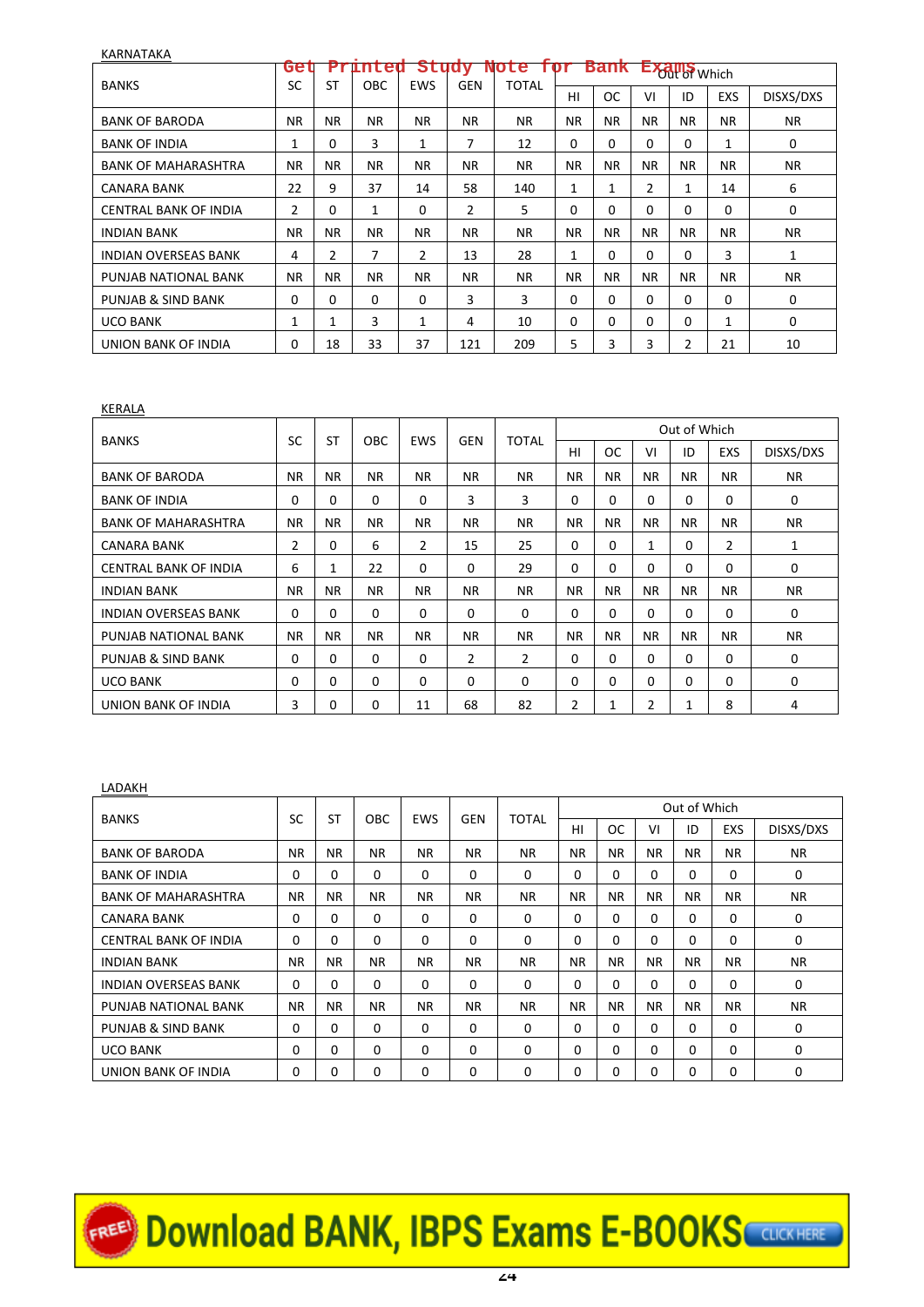| LAKSHADWEEP                  | Get Printed Study Note for Bank Exams |           |             |            |                |              |           |             |           |              |            |             |  |
|------------------------------|---------------------------------------|-----------|-------------|------------|----------------|--------------|-----------|-------------|-----------|--------------|------------|-------------|--|
|                              | SC                                    | <b>ST</b> |             | <b>EWS</b> | <b>GEN</b>     | <b>TOTAL</b> |           |             |           | Out of Which |            |             |  |
| <b>BANKS</b>                 |                                       |           | <b>OBC</b>  |            |                |              | HI        | <b>OC</b>   | VI        | ID           | <b>EXS</b> | DISXS/DXS   |  |
| <b>BANK OF BARODA</b>        | NR.                                   | NR.       | NR.         | NR.        | NR.            | <b>NR</b>    | NR.       | NR.         | <b>NR</b> | <b>NR</b>    | <b>NR</b>  | <b>NR</b>   |  |
| <b>BANK OF INDIA</b>         | 0                                     | $\Omega$  | $\Omega$    | $\Omega$   | 0              | $\Omega$     | 0         | $\Omega$    | 0         | $\Omega$     | $\Omega$   | 0           |  |
| <b>BANK OF MAHARASHTRA</b>   | NR.                                   | NR.       | NR.         | NR.        | NR.            | <b>NR</b>    | NR.       | NR.         | <b>NR</b> | <b>NR</b>    | <b>NR</b>  | <b>NR</b>   |  |
| <b>CANARA BANK</b>           | 0                                     | 2         | 0           | 0          | $\overline{2}$ | 4            | 0         | $\mathbf 0$ | 0         | 0            | 0          | 0           |  |
| <b>CENTRAL BANK OF INDIA</b> | $\mathbf 0$                           | 0         | $\Omega$    | $\Omega$   | 0              | $\Omega$     | $\Omega$  | $\Omega$    | 0         | $\Omega$     | $\Omega$   | $\mathbf 0$ |  |
| <b>INDIAN BANK</b>           | <b>NR</b>                             | NR.       | NR.         | NR.        | NR.            | <b>NR</b>    | <b>NR</b> | <b>NR</b>   | <b>NR</b> | <b>NR</b>    | <b>NR</b>  | <b>NR</b>   |  |
| <b>INDIAN OVERSEAS BANK</b>  | $\mathbf 0$                           | $\Omega$  | $\Omega$    | $\Omega$   | 0              | $\Omega$     | 0         | $\Omega$    | 0         | $\Omega$     | $\Omega$   | 0           |  |
| PUNJAB NATIONAL BANK         | <b>NR</b>                             | <b>NR</b> | NR.         | <b>NR</b>  | <b>NR</b>      | <b>NR</b>    | <b>NR</b> | <b>NR</b>   | <b>NR</b> | <b>NR</b>    | <b>NR</b>  | <b>NR</b>   |  |
| PUNJAB & SIND BANK           | $\mathbf 0$                           | $\Omega$  | $\Omega$    | $\Omega$   | 0              | $\Omega$     | 0         | $\Omega$    | 0         | $\Omega$     | $\Omega$   | 0           |  |
| <b>UCO BANK</b>              | $\mathbf 0$                           | $\Omega$  | $\mathbf 0$ | $\Omega$   | 1              | $\mathbf{1}$ | $\Omega$  | $\mathbf 0$ | 0         | $\Omega$     | $\Omega$   | 0           |  |
| UNION BANK OF INDIA          | 0                                     | 0         | $\Omega$    | 0          | 0              | $\Omega$     | $\Omega$  | $\Omega$    | 0         | $\Omega$     | $\Omega$   | 0           |  |

#### MADHYA PRADESH

| <b>BANKS</b>                | SC          | <b>ST</b>    | <b>OBC</b>   | <b>EWS</b>     | <b>GEN</b> | TOTAL       |             |           |                | Out of Which |            |             |
|-----------------------------|-------------|--------------|--------------|----------------|------------|-------------|-------------|-----------|----------------|--------------|------------|-------------|
|                             |             |              |              |                |            |             | HI          | <b>OC</b> | VI             | ID           | <b>EXS</b> | DISXS/DXS   |
| <b>BANK OF BARODA</b>       | <b>NR</b>   | <b>NR</b>    | NR.          | <b>NR</b>      | <b>NR</b>  | <b>NR</b>   | <b>NR</b>   | <b>NR</b> | <b>NR</b>      | <b>NR</b>    | NR.        | NR.         |
| <b>BANK OF INDIA</b>        | 5           | 7            | 5            | 3              | 18         | 38          | 1           | 0         | 0              | $\mathbf{1}$ | 4          | 1           |
| <b>BANK OF MAHARASHTRA</b>  | NR.         | <b>NR</b>    | NR.          | <b>NR</b>      | NR.        | <b>NR</b>   | <b>NR</b>   | <b>NR</b> | <b>NR</b>      | <b>NR</b>    | <b>NR</b>  | NR.         |
| <b>CANARA BANK</b>          | 1           | 6            | 1            | 1              | 6          | 15          | $\mathbf 0$ | 0         | $\Omega$       | $\Omega$     | 1          | 0           |
| CENTRAL BANK OF INDIA       | 26          | 35           | 39           | 14             | 56         | 170         | 1           | 1         | $\overline{2}$ | $\mathbf{1}$ | 13         | 7           |
| <b>INDIAN BANK</b>          | NR.         | NR.          | <b>NR</b>    | <b>NR</b>      | <b>NR</b>  | <b>NR</b>   | <b>NR</b>   | <b>NR</b> | <b>NR</b>      | <b>NR</b>    | NR.        | NR.         |
| <b>INDIAN OVERSEAS BANK</b> | $\mathbf 0$ | $\mathbf 0$  | $\mathbf{0}$ | $\Omega$       | 0          | $\mathbf 0$ | $\mathbf 0$ | 0         | $\Omega$       | $\Omega$     | $\Omega$   | $\mathbf 0$ |
| PUNJAB NATIONAL BANK        | <b>NR</b>   | <b>NR</b>    | NR.          | NR.            | <b>NR</b>  | <b>NR</b>   | <b>NR</b>   | <b>NR</b> | <b>NR</b>      | <b>NR</b>    | NR.        | NR.         |
| PUNJAB & SIND BANK          | 1           | $\mathbf{1}$ | $\Omega$     | $\Omega$       | 3          | 5           | $\Omega$    | 0         | $\Omega$       | $\Omega$     | $\Omega$   | $\mathbf 0$ |
| <b>UCO BANK</b>             | 4           | 4            | 3            | $\overline{2}$ | 8          | 21          | $\Omega$    | 0         | 0              | $\Omega$     | 2          | 2           |
| UNION BANK OF INDIA         | 17          | 17           | 0            | 8              | 33         | 75          | 4           | 1         | 1              | 3            | 8          | 3           |

# MAHARASHTRA

|                              | SC           | <b>ST</b>   | OBC         | <b>EWS</b>   | <b>GEN</b> | <b>TOTAL</b> |                |                |                | Out of Which   |           |           |
|------------------------------|--------------|-------------|-------------|--------------|------------|--------------|----------------|----------------|----------------|----------------|-----------|-----------|
| <b>BANKS</b>                 |              |             |             |              |            |              | HI             | <b>OC</b>      | VI             | ID             | EXS       | DISXS/DXS |
| <b>BANK OF BARODA</b>        | <b>NR</b>    | <b>NR</b>   | <b>NR</b>   | <b>NR</b>    | <b>NR</b>  | <b>NR</b>    | NR.            | <b>NR</b>      | <b>NR</b>      | NR.            | NR.       | NR.       |
| <b>BANK OF INDIA</b>         | 20           | 18          | 55          | 20           | 93         | 206          | $\overline{2}$ | 2              | 3              | $\overline{2}$ | 21        | 11        |
| <b>BANK OF MAHARASHTRA</b>   | NR.          | <b>NR</b>   | NR.         | NR.          | <b>NR</b>  | <b>NR</b>    | NR.            | <b>NR</b>      | <b>NR</b>      | <b>NR</b>      | NR.       | NR.       |
| <b>CANARA BANK</b>           | 4            | 17          | 8           | 3            | 14         | 46           | $\mathbf 0$    | 0              | 1              | $\Omega$       | 4         | 2         |
| <b>CENTRAL BANK OF INDIA</b> | 24           | 20          | 48          | 16           | 69         | 177          | 2              | $\overline{2}$ | $\overline{2}$ | $\overline{2}$ | 15        | 8         |
| <b>INDIAN BANK</b>           | <b>NR</b>    | NR.         | NR.         | <b>NR</b>    | <b>NR</b>  | <b>NR</b>    | NR.            | <b>NR</b>      | <b>NR</b>      | <b>NR</b>      | <b>NR</b> | NR.       |
| <b>INDIAN OVERSEAS BANK</b>  | $\mathbf 0$  | $\mathbf 0$ | $\mathbf 0$ | $\Omega$     | 0          | $\mathbf 0$  | $\mathbf 0$    | 0              | $\Omega$       | $\Omega$       | $\Omega$  | 0         |
| PUNJAB NATIONAL BANK         | <b>NR</b>    | <b>NR</b>   | NR.         | <b>NR</b>    | <b>NR</b>  | <b>NR</b>    | <b>NR</b>      | <b>NR</b>      | <b>NR</b>      | <b>NR</b>      | <b>NR</b> | <b>NR</b> |
| PUNJAB & SIND BANK           | $\mathbf{1}$ | 1           | 4           | $\mathbf{1}$ | 9          | 16           | $\Omega$       | 0              | $\Omega$       | $\Omega$       | 1         | 0         |
| <b>UCO BANK</b>              | 6            | 3           | 8           | 3            | 13         | 33           | 1              | 0              | 1              | $\Omega$       | 4         | 3         |
| UNION BANK OF INDIA          | 18           | 39          | 9           | 52           | 203        | 321          | 7              | 5              | 5              | 6              | 32        | 15        |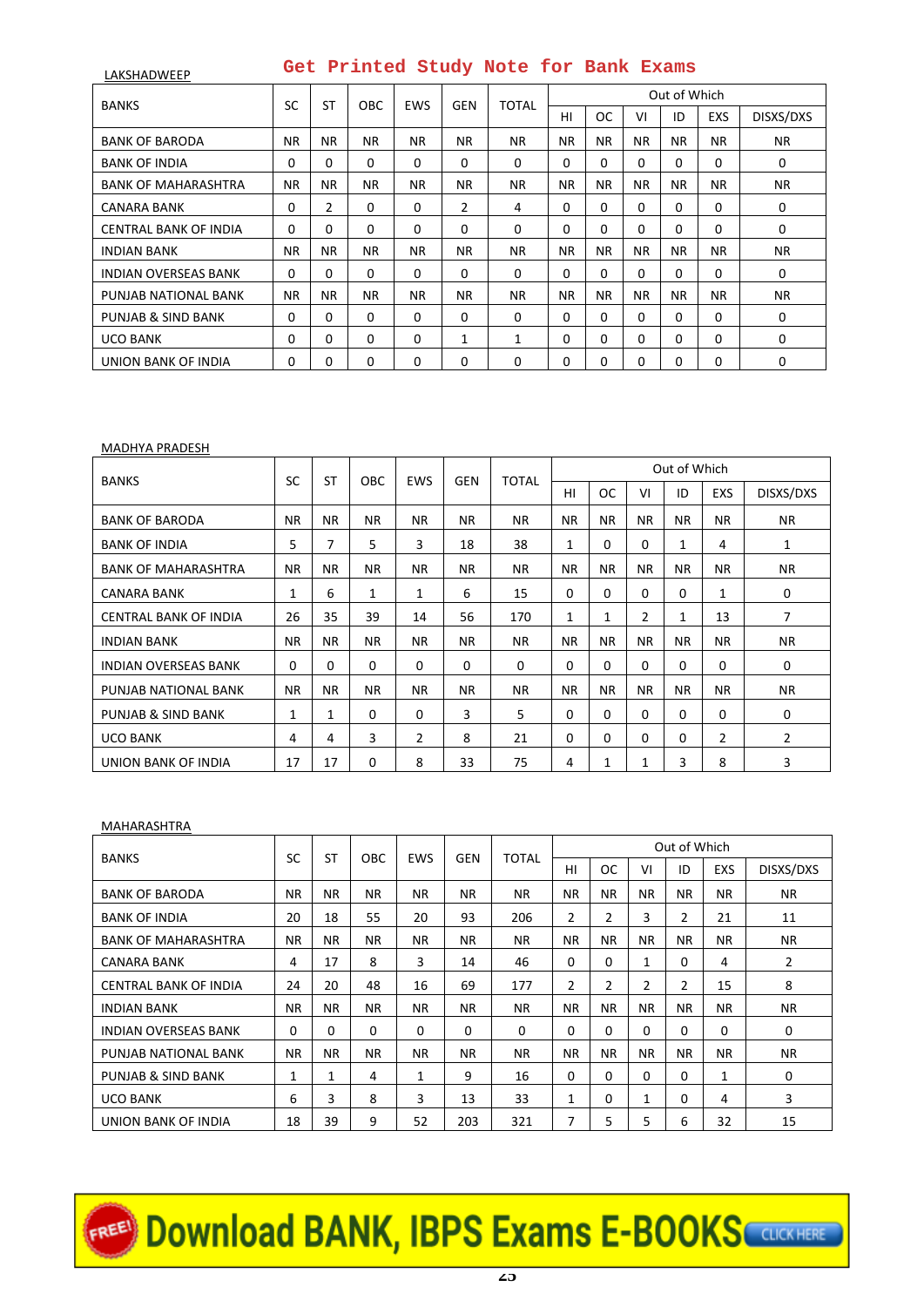| <b>MANIPUR</b>               |           |           |             |            |            | Get Printed Study Note for Bank Exams |             |           |           |              |            |           |
|------------------------------|-----------|-----------|-------------|------------|------------|---------------------------------------|-------------|-----------|-----------|--------------|------------|-----------|
| <b>BANKS</b>                 | <b>SC</b> | <b>ST</b> | OBC.        | <b>EWS</b> | <b>GEN</b> | <b>TOTAL</b>                          |             |           |           | Out of Which |            |           |
|                              |           |           |             |            |            |                                       | HI          | <b>OC</b> | VI        | ID           | <b>EXS</b> | DISXS/DXS |
| <b>BANK OF BARODA</b>        | <b>NR</b> | <b>NR</b> | NR.         | NR.        | NR.        | <b>NR</b>                             | <b>NR</b>   | <b>NR</b> | <b>NR</b> | NR.          | NR.        | <b>NR</b> |
| <b>BANK OF INDIA</b>         | $\Omega$  | 0         | $\Omega$    | $\Omega$   | $\Omega$   | $\Omega$                              | $\Omega$    | $\Omega$  | $\Omega$  | $\Omega$     | $\Omega$   | 0         |
| <b>BANK OF MAHARASHTRA</b>   | <b>NR</b> | <b>NR</b> | NR.         | NR.        | NR.        | <b>NR</b>                             | <b>NR</b>   | <b>NR</b> | NR.       | NR.          | <b>NR</b>  | <b>NR</b> |
| CANARA BANK                  | 0         | 1         | $\Omega$    | 0          | 0          | 1                                     | $\Omega$    | $\Omega$  | $\Omega$  | $\Omega$     | $\Omega$   | 0         |
| <b>CENTRAL BANK OF INDIA</b> | 1         | 0         | 0           | $\Omega$   | 1          | 2                                     | 0           | $\Omega$  | $\Omega$  | $\Omega$     | $\Omega$   | 0         |
| <b>INDIAN BANK</b>           | <b>NR</b> | <b>NR</b> | NR.         | NR.        | ΝR         | <b>NR</b>                             | <b>NR</b>   | NR.       | <b>NR</b> | NR.          | <b>NR</b>  | NR.       |
| <b>INDIAN OVERSEAS BANK</b>  | 0         | 0         | 0           | $\Omega$   | $\Omega$   | $\Omega$                              | $\Omega$    | $\Omega$  | 0         | $\Omega$     | $\Omega$   | 0         |
| PUNJAB NATIONAL BANK         | <b>NR</b> | <b>NR</b> | NR.         | NR.        | NR.        | <b>NR</b>                             | <b>NR</b>   | <b>NR</b> | <b>NR</b> | NR.          | <b>NR</b>  | NR.       |
| PUNJAB & SIND BANK           | $\Omega$  | 0         | $\Omega$    | 0          | 1          | 1                                     | $\Omega$    | $\Omega$  | $\Omega$  | $\Omega$     | $\Omega$   | 0         |
| <b>UCO BANK</b>              | 0         | 0         | $\mathbf 0$ | $\Omega$   | $\Omega$   | $\Omega$                              | $\mathbf 0$ | $\Omega$  | $\Omega$  | $\Omega$     | $\Omega$   | 0         |
| UNION BANK OF INDIA          | 0         | 1         | 0           | 0          | 1          | 2                                     | 0           | 1         | 0         | 0            | 0          | 0         |

#### MEGHALAYA

| <b>BANKS</b>                | SC          | ST             | <b>OBC</b> | <b>EWS</b> | <b>GEN</b>     | <b>TOTAL</b> |             |           |           | Out of Which |              |             |
|-----------------------------|-------------|----------------|------------|------------|----------------|--------------|-------------|-----------|-----------|--------------|--------------|-------------|
|                             |             |                |            |            |                |              | HI          | <b>OC</b> | VI        | ID           | <b>EXS</b>   | DISXS/DXS   |
| <b>BANK OF BARODA</b>       | <b>NR</b>   | <b>NR</b>      | <b>NR</b>  | <b>NR</b>  | <b>NR</b>      | <b>NR</b>    | <b>NR</b>   | <b>NR</b> | <b>NR</b> | <b>NR</b>    | <b>NR</b>    | <b>NR</b>   |
| <b>BANK OF INDIA</b>        | $\Omega$    | 0              | $\Omega$   | 0          | $\Omega$       | $\Omega$     | $\Omega$    | 0         | $\Omega$  | $\Omega$     | $\Omega$     | 0           |
| <b>BANK OF MAHARASHTRA</b>  | <b>NR</b>   | <b>NR</b>      | <b>NR</b>  | NR.        | <b>NR</b>      | <b>NR</b>    | <b>NR</b>   | <b>NR</b> | <b>NR</b> | <b>NR</b>    | <b>NR</b>    | <b>NR</b>   |
| CANARA BANK                 | 0           | $\Omega$       | $\Omega$   | $\Omega$   | 1              | 1            | $\Omega$    | $\Omega$  | $\Omega$  | $\Omega$     | $\Omega$     | 0           |
| CENTRAL BANK OF INDIA       | $\mathbf 0$ | $\overline{2}$ | $\Omega$   | 1          | $\overline{2}$ | 5            | $\Omega$    | $\Omega$  | $\Omega$  | $\Omega$     | $\mathbf{1}$ | $\mathbf 0$ |
| <b>INDIAN BANK</b>          | <b>NR</b>   | <b>NR</b>      | NR.        | NR.        | ΝR             | <b>NR</b>    | <b>NR</b>   | <b>NR</b> | <b>NR</b> | NR.          | NR.          | NR.         |
| <b>INDIAN OVERSEAS BANK</b> | $\mathbf 0$ | $\mathbf 0$    | 0          | $\Omega$   | 0              | 0            | $\mathbf 0$ | 0         | $\Omega$  | $\Omega$     | $\Omega$     | 0           |
| PUNJAB NATIONAL BANK        | <b>NR</b>   | <b>NR</b>      | NR.        | NR.        | <b>NR</b>      | <b>NR</b>    | <b>NR</b>   | <b>NR</b> | <b>NR</b> | <b>NR</b>    | NR.          | <b>NR</b>   |
| PUNJAB & SIND BANK          | $\Omega$    | 0              | $\Omega$   | $\Omega$   | 1              | $\mathbf{1}$ | $\Omega$    | 0         | $\Omega$  | $\Omega$     | $\Omega$     | $\Omega$    |
| <b>UCO BANK</b>             | $\Omega$    | 0              | $\Omega$   | 0          | $\Omega$       | $\Omega$     | $\Omega$    | $\Omega$  | $\Omega$  | $\Omega$     | $\Omega$     | $\Omega$    |
| UNION BANK OF INDIA         | 0           | 0              | 1          | 0          | 1              | 2            | $\mathbf 0$ | 1         | 1         | $\Omega$     | $\Omega$     | $\Omega$    |

### MIZORAM

|                              | SC          | <b>ST</b> | OBC.        | <b>EWS</b> | <b>GEN</b> | <b>TOTAL</b>   |             |             |           | Out of Which |            |              |
|------------------------------|-------------|-----------|-------------|------------|------------|----------------|-------------|-------------|-----------|--------------|------------|--------------|
| <b>BANKS</b>                 |             |           |             |            |            |                | HI          | <b>OC</b>   | VI        | ID           | <b>EXS</b> | DISXS/DXS    |
| <b>BANK OF BARODA</b>        | <b>NR</b>   | <b>NR</b> | NR.         | NR.        | NR.        | NR.            | <b>NR</b>   | <b>NR</b>   | <b>NR</b> | <b>NR</b>    | NR.        | NR.          |
| <b>BANK OF INDIA</b>         | 0           | 0         | 0           | 0          | $\Omega$   | 0              | 0           | 0           | $\Omega$  | $\Omega$     | 0          | 0            |
| <b>BANK OF MAHARASHTRA</b>   | NR.         | <b>NR</b> | NR.         | NR.        | NR.        | <b>NR</b>      | NR.         | <b>NR</b>   | <b>NR</b> | NR.          | NR.        | NR.          |
| <b>CANARA BANK</b>           | $\mathbf 0$ | 0         | $\mathbf 0$ | 0          | 1          | 1              | $\mathbf 0$ | $\Omega$    | $\Omega$  | $\Omega$     | 0          | 0            |
| <b>CENTRAL BANK OF INDIA</b> | $\mathbf 0$ | 1         | $\Omega$    | 0          | 1          | $\overline{2}$ | $\mathbf 0$ | $\Omega$    | $\Omega$  | 0            | $\Omega$   | $\mathbf{0}$ |
| <b>INDIAN BANK</b>           | <b>NR</b>   | <b>NR</b> | NR.         | NR.        | NR.        | <b>NR</b>      | NR.         | <b>NR</b>   | <b>NR</b> | NR.          | NR.        | NR.          |
| <b>INDIAN OVERSEAS BANK</b>  | $\mathbf 0$ | 0         | $\mathbf 0$ | 0          | 0          | $\mathbf 0$    | $\mathbf 0$ | 0           | $\Omega$  | $\Omega$     | 0          | 0            |
| PUNJAB NATIONAL BANK         | <b>NR</b>   | <b>NR</b> | <b>NR</b>   | NR.        | <b>NR</b>  | <b>NR</b>      | <b>NR</b>   | <b>NR</b>   | <b>NR</b> | <b>NR</b>    | <b>NR</b>  | <b>NR</b>    |
| PUNJAB & SIND BANK           | $\mathbf 0$ | 0         | 0           | 0          | $\Omega$   | $\Omega$       | $\mathbf 0$ | $\Omega$    | $\Omega$  | 0            | $\Omega$   | 0            |
| <b>UCO BANK</b>              | 0           | 0         | 0           | 0          | $\Omega$   | $\mathbf 0$    | $\mathbf 0$ | $\Omega$    | $\Omega$  | $\Omega$     | $\Omega$   | 0            |
| UNION BANK OF INDIA          | $\mathbf 0$ | 0         | $\mathbf 0$ | 0          | $\Omega$   | $\mathbf 0$    | 0           | $\mathbf 0$ | $\Omega$  | 0            | $\Omega$   | 0            |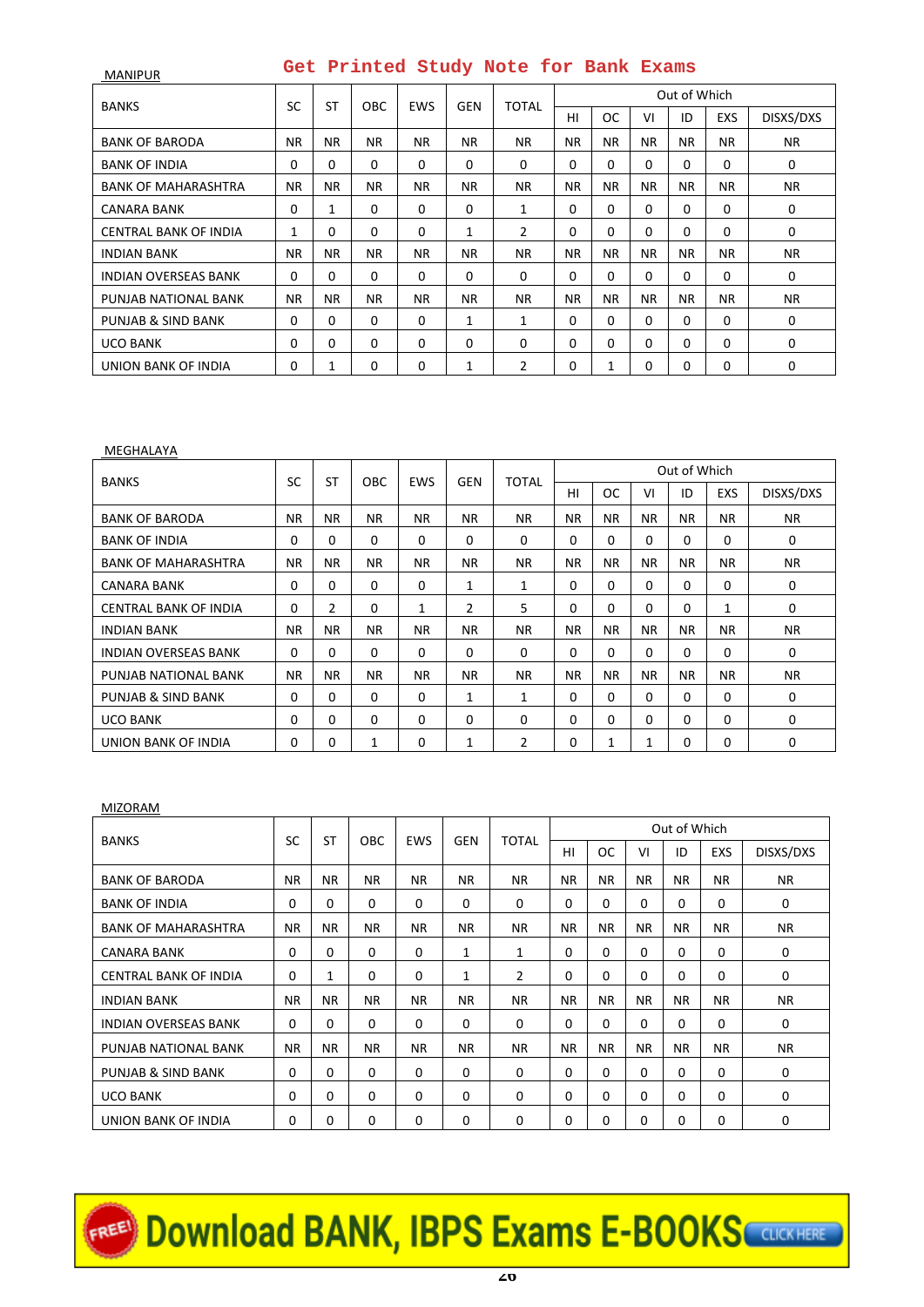| NAGALAND                     |             | Get frinced beaux note for bank badwe |             |              |            |              |             |           |           |              |              |             |
|------------------------------|-------------|---------------------------------------|-------------|--------------|------------|--------------|-------------|-----------|-----------|--------------|--------------|-------------|
| <b>BANKS</b>                 | <b>SC</b>   | <b>ST</b>                             | <b>OBC</b>  | <b>EWS</b>   | <b>GEN</b> | <b>TOTAL</b> |             |           |           | Out of Which |              |             |
|                              |             |                                       |             |              |            |              | HI          | <b>OC</b> | VI        | ID           | <b>EXS</b>   | DISXS/DXS   |
| <b>BANK OF BARODA</b>        | NR.         | <b>NR</b>                             | <b>NR</b>   | <b>NR</b>    | <b>NR</b>  | NR.          | NR.         | <b>NR</b> | <b>NR</b> | <b>NR</b>    | <b>NR</b>    | NR.         |
| <b>BANK OF INDIA</b>         | 0           | 0                                     | $\mathbf 0$ | $\mathbf 0$  | 0          | $\Omega$     | $\mathbf 0$ | $\Omega$  | $\Omega$  | $\Omega$     | $\Omega$     | 0           |
| <b>BANK OF MAHARASHTRA</b>   | <b>NR</b>   | <b>NR</b>                             | <b>NR</b>   | NR.          | NR.        | <b>NR</b>    | <b>NR</b>   | <b>NR</b> | <b>NR</b> | <b>NR</b>    | <b>NR</b>    | <b>NR</b>   |
| <b>CANARA BANK</b>           | 0           | 0                                     | $\Omega$    | $\Omega$     | 1          | 1            | $\mathbf 0$ | 0         | $\Omega$  | $\Omega$     | $\Omega$     | 0           |
| <b>CENTRAL BANK OF INDIA</b> | $\mathbf 0$ | 4                                     | $\Omega$    | $\mathbf{1}$ | 2          | 7            | 0           | $\Omega$  | $\Omega$  | $\Omega$     | $\mathbf{1}$ | 0           |
| <b>INDIAN BANK</b>           | <b>NR</b>   | <b>NR</b>                             | <b>NR</b>   | <b>NR</b>    | <b>NR</b>  | NR.          | <b>NR</b>   | <b>NR</b> | <b>NR</b> | <b>NR</b>    | <b>NR</b>    | <b>NR</b>   |
| <b>INDIAN OVERSEAS BANK</b>  | 0           | 0                                     | $\mathbf 0$ | $\Omega$     | 0          | $\Omega$     | 0           | $\Omega$  | $\Omega$  | $\Omega$     | $\Omega$     | $\mathbf 0$ |
| PUNJAB NATIONAL BANK         | <b>NR</b>   | <b>NR</b>                             | <b>NR</b>   | <b>NR</b>    | <b>NR</b>  | <b>NR</b>    | <b>NR</b>   | <b>NR</b> | <b>NR</b> | <b>NR</b>    | <b>NR</b>    | <b>NR</b>   |
| PUNJAB & SIND BANK           | $\mathbf 0$ | 0                                     | $\Omega$    | $\Omega$     | 1          | 1            | $\mathbf 0$ | $\Omega$  | $\Omega$  | $\mathbf 0$  | $\Omega$     | 0           |
| <b>UCO BANK</b>              | 0           | 0                                     | $\mathbf 0$ | $\mathbf 0$  | 0          | $\Omega$     | $\mathbf 0$ | $\Omega$  | $\Omega$  | $\mathbf 0$  | $\Omega$     | 0           |
| UNION BANK OF INDIA          | 0           | 0                                     | 0           | $\Omega$     | 0          | 0            | 0           | 0         | $\Omega$  | 0            | 0            | 0           |

| <b>ODISHA</b>                |           |                |                |                |            |              |           |           |           |              |           |             |
|------------------------------|-----------|----------------|----------------|----------------|------------|--------------|-----------|-----------|-----------|--------------|-----------|-------------|
| <b>BANKS</b>                 | SC        | <b>ST</b>      | <b>OBC</b>     | <b>EWS</b>     | <b>GEN</b> | <b>TOTAL</b> |           |           |           | Out of Which |           |             |
|                              |           |                |                |                |            |              | HI        | ОC        | VI        | ID           | EXS       | DISXS/DXS   |
| <b>BANK OF BARODA</b>        | <b>NR</b> | NR.            | <b>NR</b>      | <b>NR</b>      | <b>NR</b>  | <b>NR</b>    | NR.       | <b>NR</b> | <b>NR</b> | <b>NR</b>    | NR.       | NR.         |
| <b>BANK OF INDIA</b>         | 1         | $\overline{2}$ | 1              | 1              | 6          | 11           | 0         | 0         | $\Omega$  | $\Omega$     | 1         | $\mathbf 0$ |
| <b>BANK OF MAHARASHTRA</b>   | <b>NR</b> | NR.            | <b>NR</b>      | <b>NR</b>      | NR.        | NR.          | NR.       | <b>NR</b> | <b>NR</b> | <b>NR</b>    | NR.       | NR.         |
| CANARA BANK                  | 0         | $\overline{2}$ | $\Omega$       | $\Omega$       | $\Omega$   | 2            | 0         | 0         | $\Omega$  | $\Omega$     | 0         | $\mathbf 0$ |
| <b>CENTRAL BANK OF INDIA</b> | 8         | 7              | 18             | 3              | 11         | 47           | 1         | $\Omega$  | $\Omega$  | 0            | 3         | 1           |
| <b>INDIAN BANK</b>           | <b>NR</b> | NR.            | <b>NR</b>      | <b>NR</b>      | <b>NR</b>  | <b>NR</b>    | <b>NR</b> | <b>NR</b> | <b>NR</b> | <b>NR</b>    | NR.       | <b>NR</b>   |
| <b>INDIAN OVERSEAS BANK</b>  | 3         | 4              | $\overline{2}$ | $\overline{2}$ | 10         | 21           | 0         | 1         | $\Omega$  | 0            | 2         | 1           |
| PUNJAB NATIONAL BANK         | <b>NR</b> | NR.            | <b>NR</b>      | <b>NR</b>      | NR.        | <b>NR</b>    | NR.       | <b>NR</b> | <b>NR</b> | <b>NR</b>    | <b>NR</b> | NR.         |
| PUNJAB & SIND BANK           | 0         | 1              | $\Omega$       | $\Omega$       | 4          | 5.           | 0         | $\Omega$  | $\Omega$  | 0            | 0         | $\mathbf 0$ |
| <b>UCO BANK</b>              | 4         | 7              | 4              | 3              | 12         | 30           | 0         | $\Omega$  | $\Omega$  | 1            | 3         | 4           |
| UNION BANK OF INDIA          | 23        | 11             | $\overline{2}$ | 22             | 55         | 113          | 2         | 1         | 1         | 1            | 11        | 5           |

### PUDUCHERRY

| <b>BANKS</b>                 | SC        | <b>ST</b>   | <b>OBC</b>   | <b>EWS</b> | <b>GEN</b>   | <b>TOTAL</b>   |           |           |           | Out of Which |     |              |  |
|------------------------------|-----------|-------------|--------------|------------|--------------|----------------|-----------|-----------|-----------|--------------|-----|--------------|--|
|                              |           |             |              |            |              |                | HI        | <b>OC</b> | VI        | ID           | EXS | DISXS/DXS    |  |
| <b>BANK OF BARODA</b>        | <b>NR</b> | NR.         | <b>NR</b>    | <b>NR</b>  | NR.          | <b>NR</b>      | <b>NR</b> | <b>NR</b> | <b>NR</b> | <b>NR</b>    | NR. | <b>NR</b>    |  |
| <b>BANK OF INDIA</b>         | 0         | $\mathbf 0$ | $\Omega$     | $\Omega$   | $\Omega$     | $\Omega$       | $\Omega$  | $\Omega$  | $\Omega$  | $\Omega$     | 0   | $\mathbf{0}$ |  |
| <b>BANK OF MAHARASHTRA</b>   | <b>NR</b> | <b>NR</b>   | <b>NR</b>    | <b>NR</b>  | NR.          | <b>NR</b>      | <b>NR</b> | <b>NR</b> | <b>NR</b> | <b>NR</b>    | NR. | <b>NR</b>    |  |
| <b>CANARA BANK</b>           | 0         | $\mathbf 0$ | 0            | $\Omega$   | 1            | 1              | $\Omega$  | $\Omega$  | $\Omega$  | $\Omega$     | 0   | $\mathbf 0$  |  |
| <b>CENTRAL BANK OF INDIA</b> | $\Omega$  | $\Omega$    | $\mathbf{1}$ | $\Omega$   | $\mathbf{1}$ | $\overline{2}$ | $\Omega$  | $\Omega$  | $\Omega$  | $\Omega$     | 0   | $\Omega$     |  |
| <b>INDIAN BANK</b>           | <b>NR</b> | NR.         | <b>NR</b>    | <b>NR</b>  | NR.          | <b>NR</b>      | <b>NR</b> | <b>NR</b> | <b>NR</b> | <b>NR</b>    | NR. | <b>NR</b>    |  |
| <b>INDIAN OVERSEAS BANK</b>  | 0         | 0           | 0            | $\Omega$   | $\Omega$     | $\Omega$       | $\Omega$  | $\Omega$  | $\Omega$  | 0            | 0   | 0            |  |
| PUNJAB NATIONAL BANK         | <b>NR</b> | NR.         | <b>NR</b>    | <b>NR</b>  | <b>NR</b>    | <b>NR</b>      | <b>NR</b> | <b>NR</b> | <b>NR</b> | <b>NR</b>    | NR. | <b>NR</b>    |  |
| PUNJAB & SIND BANK           | 0         | 0           | $\Omega$     | $\Omega$   | $\Omega$     | $\Omega$       | $\Omega$  | $\Omega$  | $\Omega$  | 0            | 0   | 0            |  |
| <b>UCO BANK</b>              | 0         | $\Omega$    | $\Omega$     | $\Omega$   | $\Omega$     | $\Omega$       | $\Omega$  | $\Omega$  | $\Omega$  | $\Omega$     | 0   | $\Omega$     |  |
| UNION BANK OF INDIA          | 0         | $\Omega$    | $\Omega$     | $\Omega$   | $\Omega$     | $\Omega$       | $\Omega$  | $\Omega$  | $\Omega$  | 0            | 0   | 0            |  |

# EREE Download BANK, IBPS Exams E-BOOKS CONCRETE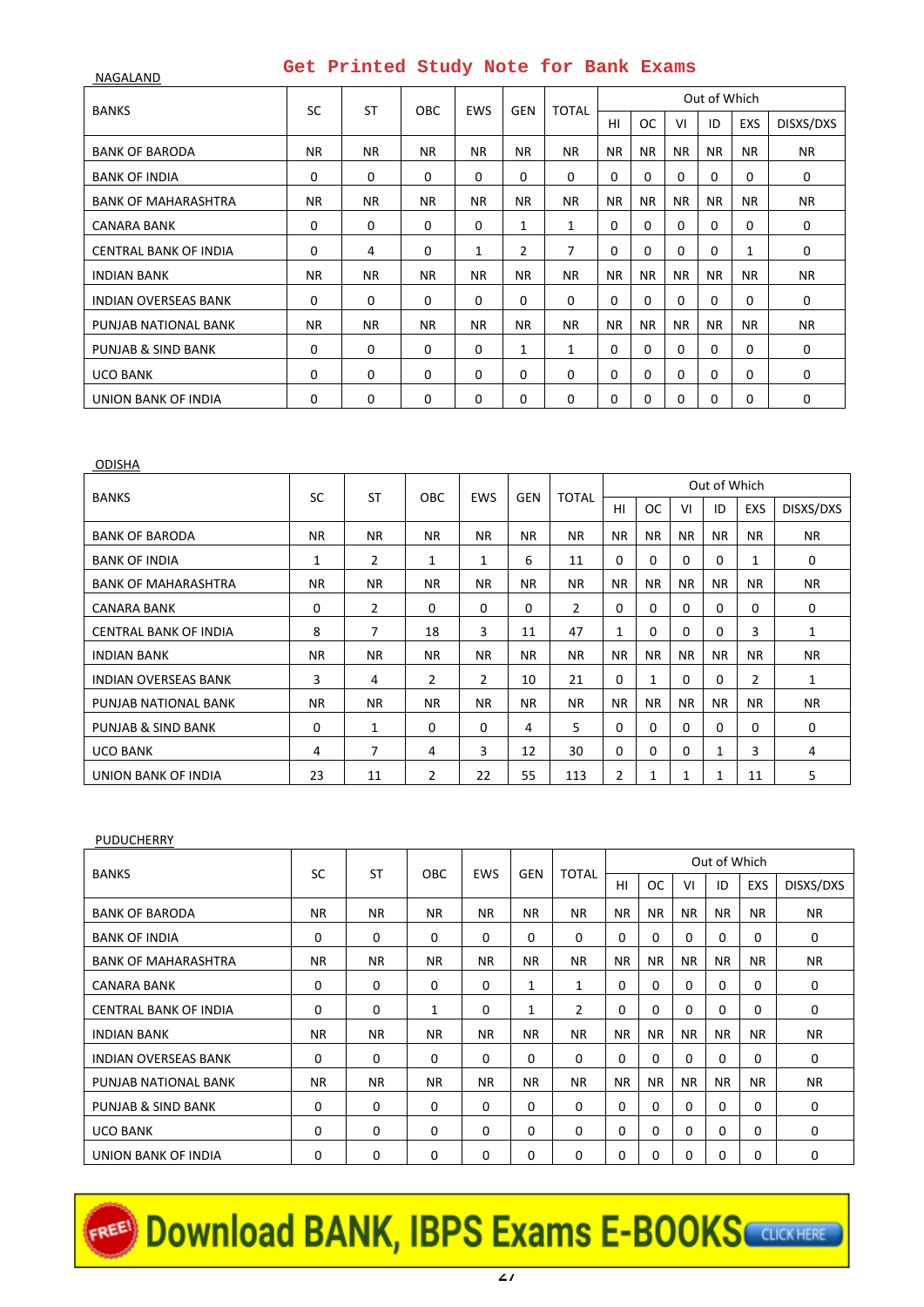| <b>BANKS</b>                 |     |           |            |                |            |              |                |              |           | Out of Which |                |                |
|------------------------------|-----|-----------|------------|----------------|------------|--------------|----------------|--------------|-----------|--------------|----------------|----------------|
|                              | SC  | <b>ST</b> | <b>OBC</b> | <b>EWS</b>     | <b>GEN</b> | <b>TOTAL</b> | HI             | <b>OC</b>    | VI        | ID           | EXS            | DISXS/DXS      |
| <b>BANK OF BARODA</b>        | NR. | <b>NR</b> | <b>NR</b>  | NR.            | <b>NR</b>  | NR.          | <b>NR</b>      | <b>NR</b>    | NR.       | NR.          | NR.            | NR.            |
| <b>BANK OF INDIA</b>         | 5   | 0         | 4          | $\overline{2}$ | 9          | 20           | $\Omega$       | 1            | $\Omega$  | $\Omega$     | 2              | 1              |
| <b>BANK OF MAHARASHTRA</b>   | NR. | <b>NR</b> | <b>NR</b>  | NR.            | <b>NR</b>  | <b>NR</b>    | <b>NR</b>      | <b>NR</b>    | <b>NR</b> | <b>NR</b>    | <b>NR</b>      | <b>NR</b>      |
| <b>CANARA BANK</b>           | 5   | $\Omega$  | 4          | $\overline{2}$ | 9          | 20           | $\Omega$       | 0            | $\Omega$  | $\Omega$     | $\overline{2}$ | $\Omega$       |
| <b>CENTRAL BANK OF INDIA</b> | 16  | $\Omega$  | 14         | 4              | 15         | 49           | 1              | $\mathbf{1}$ | $\Omega$  | 0            | 3              | $\overline{2}$ |
| <b>INDIAN BANK</b>           | NR. | <b>NR</b> | <b>NR</b>  | NR.            | <b>NR</b>  | NR.          | <b>NR</b>      | <b>NR</b>    | <b>NR</b> | <b>NR</b>    | NR.            | <b>NR</b>      |
| <b>INDIAN OVERSEAS BANK</b>  | 0   | 0         | 0          | 0              | $\Omega$   | $\Omega$     | $\Omega$       | $\Omega$     | $\Omega$  | $\Omega$     | $\Omega$       | 0              |
| PUNJAB NATIONAL BANK         | NR. | <b>NR</b> | <b>NR</b>  | <b>NR</b>      | <b>NR</b>  | NR.          | <b>NR</b>      | <b>NR</b>    | <b>NR</b> | <b>NR</b>    | NR.            | <b>NR</b>      |
| PUNJAB & SIND BANK           | 49  | 0         | 35         | 17             | 69         | 170          | 10             | $\mathbf{1}$ | 1         | 4            | 17             | 7              |
| <b>UCO BANK</b>              | 12  | $\Omega$  | 8          | 4              | 16         | 40           | $\overline{2}$ | $\mathbf{1}$ | $\Omega$  | $\mathbf{1}$ | 4              | 6              |
| UNION BANK OF INDIA          | 7   | $\Omega$  | 6          | 11             | 29         | 53           | 4              | $\mathbf{1}$ | 1         | 1            | 5              | 2              |

#### RAJASTHAN

PUNJAB

| <b>BANKS</b>                 |           |                |              |            |            |              |           |               |              | Out of Which |          |             |
|------------------------------|-----------|----------------|--------------|------------|------------|--------------|-----------|---------------|--------------|--------------|----------|-------------|
|                              | <b>SC</b> | <b>ST</b>      | <b>OBC</b>   | <b>EWS</b> | <b>GEN</b> | <b>TOTAL</b> | HI        | <sub>OC</sub> | VI           | ID           | EXS      | DISXS/DXS   |
| <b>BANK OF BARODA</b>        | <b>NR</b> | <b>NR</b>      | <b>NR</b>    | <b>NR</b>  | <b>NR</b>  | <b>NR</b>    | <b>NR</b> | <b>NR</b>     | <b>NR</b>    | <b>NR</b>    | NR.      | <b>NR</b>   |
| <b>BANK OF INDIA</b>         | 1         | 0              | $\mathbf{1}$ | $\Omega$   | 4          | 6            | $\Omega$  | $\Omega$      | $\Omega$     | $\Omega$     | 1        | 0           |
| <b>BANK OF MAHARASHTRA</b>   | <b>NR</b> | <b>NR</b>      | <b>NR</b>    | <b>NR</b>  | <b>NR</b>  | <b>NR</b>    | <b>NR</b> | <b>NR</b>     | NR.          | <b>NR</b>    | NR.      | <b>NR</b>   |
| CANARA BANK                  | 0         | $\Omega$       | $\Omega$     | $\Omega$   | $\Omega$   | $\Omega$     | $\Omega$  | $\Omega$      | $\Omega$     | $\Omega$     | $\Omega$ | $\Omega$    |
| <b>CENTRAL BANK OF INDIA</b> | 6         | $\overline{2}$ | 28           | $\Omega$   | $\Omega$   | 36           | $\Omega$  | $\Omega$      | $\Omega$     | $\Omega$     | $\Omega$ | $\Omega$    |
| <b>INDIAN BANK</b>           | <b>NR</b> | <b>NR</b>      | <b>NR</b>    | <b>NR</b>  | <b>NR</b>  | <b>NR</b>    | <b>NR</b> | NR.           | NR.          | <b>NR</b>    | NR.      | NR.         |
| <b>INDIAN OVERSEAS BANK</b>  | 0         | 0              | $\Omega$     | $\Omega$   | $\Omega$   | $\Omega$     | $\Omega$  | $\Omega$      | $\Omega$     | $\Omega$     | $\Omega$ | 0           |
| PUNJAB NATIONAL BANK         | <b>NR</b> | <b>NR</b>      | <b>NR</b>    | <b>NR</b>  | <b>NR</b>  | <b>NR</b>    | <b>NR</b> | NR.           | <b>NR</b>    | <b>NR</b>    | NR.      | <b>NR</b>   |
| PUNJAB & SIND BANK           | 0         | 0              | 0            | $\Omega$   | $\Omega$   | $\mathbf 0$  | $\Omega$  | $\Omega$      | $\Omega$     | $\Omega$     | $\Omega$ | $\mathbf 0$ |
| <b>UCO BANK</b>              | 6         | 3              | 6            | 3          | 12         | 30           | $\Omega$  | $\Omega$      | $\mathbf{1}$ | 1            | 3        | 4           |
| UNION BANK OF INDIA          | 13        | 1              | 0            | 9          | 22         | 45           | 5         | 1             | 2            | 1            | 5        | 2           |

| <b>SIKKIM</b>                |        |           |            |                |                          |              |                |           |                |              |           |                |
|------------------------------|--------|-----------|------------|----------------|--------------------------|--------------|----------------|-----------|----------------|--------------|-----------|----------------|
| <b>BANKS</b>                 | SC     | <b>ST</b> | <b>OBC</b> | <b>EWS</b>     | <b>GEN</b>               | <b>TOTAL</b> |                |           |                | Out of Which |           |                |
|                              |        |           |            |                |                          |              | HI             | <b>OC</b> | VI             | ID           | EXS       | DISXS/DXS      |
| <b>BANK OF BARODA</b>        | NR.    | <b>NR</b> | NR.        | <b>NR</b>      | NR.                      | <b>NR</b>    | <b>NR</b>      | NR.       | <b>NR</b>      | NR.          | <b>NR</b> | NR.            |
| <b>BANK OF INDIA</b>         | 0      | 0         | $\Omega$   | $\Omega$       | $\Omega$                 | $\Omega$     | $\Omega$       | $\Omega$  | $\Omega$       | 0            | 0         | 0              |
| <b>BANK OF MAHARASHTRA</b>   | NR.    | <b>NR</b> | <b>NR</b>  | <b>NR</b>      | NR.                      | <b>NR</b>    | <b>NR</b>      | NR.       | <b>NR</b>      | <b>NR</b>    | <b>NR</b> | <b>NR</b>      |
| <b>CANARA BANK</b>           | 0      | $\Omega$  | $\Omega$   | $\Omega$       | $\Omega$                 | $\Omega$     | $\Omega$       | $\Omega$  | $\Omega$       | $\Omega$     | $\Omega$  | 0              |
| <b>CENTRAL BANK OF INDIA</b> | 2      | 5         | 5.         | $\overline{2}$ | 8                        | 22           | $\Omega$       | $\Omega$  | $\Omega$       | 1            | 3         | $\Omega$       |
| <b>INDIAN BANK</b>           | NR.    | <b>NR</b> | <b>NR</b>  | <b>NR</b>      | <b>NR</b>                | <b>NR</b>    | NR.            | <b>NR</b> | <b>NR</b>      | <b>NR</b>    | NR.       | NR.            |
| <b>INDIAN OVERSEAS BANK</b>  | 0      | 0         | $\Omega$   | $\Omega$       | $\Omega$                 | $\Omega$     | $\Omega$       | $\Omega$  | $\Omega$       | $\Omega$     | $\Omega$  | $\Omega$       |
| PUNJAB NATIONAL BANK         | NR.    | <b>NR</b> | <b>NR</b>  | <b>NR</b>      | <b>NR</b>                | <b>NR</b>    | <b>NR</b>      | <b>NR</b> | <b>NR</b>      | <b>NR</b>    | <b>NR</b> | <b>NR</b>      |
| PUNJAB & SIND BANK           | 0      | $\Omega$  | $\Omega$   | $\Omega$       | $\Omega$                 | $\Omega$     | $\Omega$       | $\Omega$  | $\Omega$       | $\Omega$     | $\Omega$  | 0              |
| <b>UCO BANK</b>              | 0      | 0         | 1          | $\Omega$       | $\mathbf{1}$             | 2            | $\Omega$       | $\Omega$  | $\Omega$       | $\Omega$     | $\Omega$  | 0              |
| -------                      | $\sim$ | $\sim$    | ×          | $\sim$         | $\overline{\phantom{0}}$ | $\sim$       | $\overline{ }$ |           | $\overline{ }$ | $\sim$       | $\sim$    | $\overline{ }$ |

# EREE Download BANK, IBPS Exams E-BOOKS COLORATERE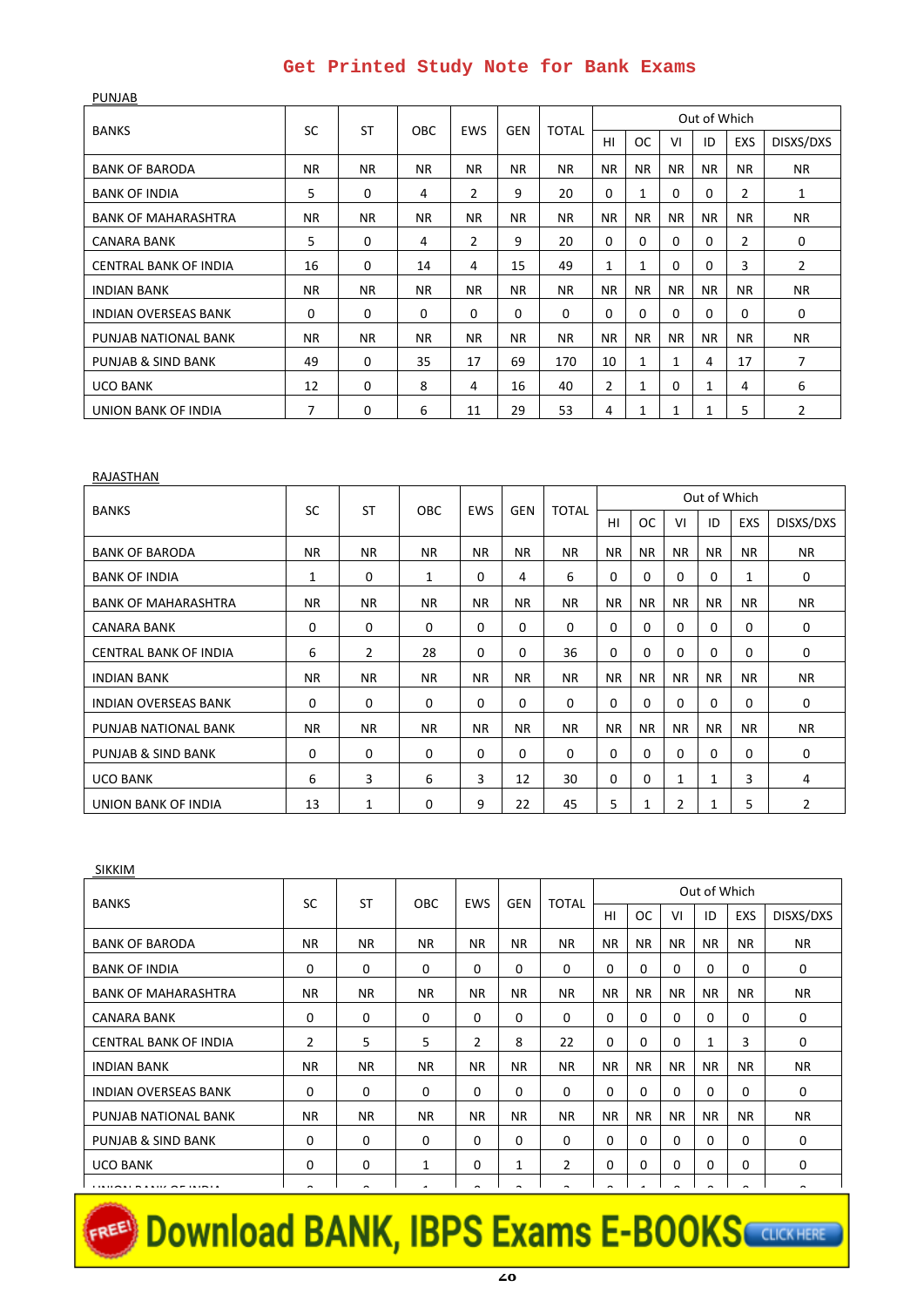TAMIL NADU BANKS SC ST OBC EWS GEN TOTAL Out of Which HI OC VI D EXS DISXS/DXS BANK OF BARODA NR NR NR NR NR NR NR NR NR NR NR NR BANK OF INDIA | 3 | 0 | 5 | 2 | 11 | 21 | 0 | 0 | 1 | 0 | 2 | 1 BANK OF MAHARASHTRA NR NR NR NR NR NR NR NR NR NR NR NR  $CANARA BANK$  16 1 24 8 41 90 1 1 1 0 9 4 CENTRAL BANK OF INDIA 0 0 0 0 0 0 0 0 0 0 0 0 INDIAN BANK NR NR NR NR NR NR NR NR NR NR NR NR INDIAN OVERSEAS BANK 0 0 0 0 0 0 0 0 0 0 0 0 PUNJAB NATIONAL BANK NR NR NR NR NR NR NR NR NR NR NR NR PUNJAB & SIND BANK 0 0 1 0 4 5 0 0 0 0 0 0 UCO BANK | 0 | 0 | 0 | 1 | 1 | 3 | 5 | 0 | 1 | 0 | 0 | 1 | 0 UNION BANK OF INDIA 6 2 0 21 118 147 5 3 4 3 15 7

| TELANGANA                    |                |              |            |            |            |                |           |           |           |              |           |              |
|------------------------------|----------------|--------------|------------|------------|------------|----------------|-----------|-----------|-----------|--------------|-----------|--------------|
| <b>BANKS</b>                 | <b>SC</b>      | <b>ST</b>    | <b>OBC</b> | <b>EWS</b> | <b>GEN</b> | <b>TOTAL</b>   |           |           |           | Out of Which |           |              |
|                              |                |              |            |            |            |                | HI        | <b>OC</b> | VI        | ID           | EXS       | DISXS/DXS    |
| <b>BANK OF BARODA</b>        | <b>NR</b>      | NR.          | <b>NR</b>  | <b>NR</b>  | <b>NR</b>  | NR.            | <b>NR</b> | <b>NR</b> | <b>NR</b> | <b>NR</b>    | NR.       | <b>NR</b>    |
| <b>BANK OF INDIA</b>         | 0              | $\mathbf 0$  | 1          | $\Omega$   | 4          | 5              | $\Omega$  | $\Omega$  | $\Omega$  | $\Omega$     | $\Omega$  | 0            |
| <b>BANK OF MAHARASHTRA</b>   | <b>NR</b>      | NR.          | <b>NR</b>  | <b>NR</b>  | <b>NR</b>  | NR.            | <b>NR</b> | <b>NR</b> | <b>NR</b> | <b>NR</b>    | NR.       | <b>NR</b>    |
| CANARA BANK                  | 1              | $\mathbf 0$  | 0          | $\Omega$   | $\Omega$   | 1              | $\Omega$  | $\Omega$  | $\Omega$  | $\Omega$     | 0         | $\Omega$     |
| <b>CENTRAL BANK OF INDIA</b> | 5              | 4            | 14         | 2          | 9          | 34             | $\Omega$  | $\Omega$  | $\Omega$  | $\mathbf{1}$ | 3         | 0            |
| <b>INDIAN BANK</b>           | <b>NR</b>      | NR.          | <b>NR</b>  | <b>NR</b>  | <b>NR</b>  | NR.            | <b>NR</b> | <b>NR</b> | <b>NR</b> | <b>NR</b>    | NR.       | <b>NR</b>    |
| <b>INDIAN OVERSEAS BANK</b>  | $\overline{2}$ | $\mathbf{1}$ | 4          | 1          | 8          | 16             | $\Omega$  | $\Omega$  | $\Omega$  | 0            | 2         | $\mathbf{1}$ |
| PUNJAB NATIONAL BANK         | <b>NR</b>      | NR.          | <b>NR</b>  | <b>NR</b>  | <b>NR</b>  | <b>NR</b>      | <b>NR</b> | <b>NR</b> | <b>NR</b> | <b>NR</b>    | <b>NR</b> | <b>NR</b>    |
| PUNJAB & SIND BANK           | 0              | 0            | 0          | $\Omega$   | 2          | $\overline{2}$ | $\Omega$  | $\Omega$  | $\Omega$  | $\Omega$     | $\Omega$  | 0            |
| <b>UCO BANK</b>              | $\Omega$       | $\Omega$     | 0          | $\Omega$   | $\Omega$   | $\Omega$       | $\Omega$  | $\Omega$  | $\Omega$  | 0            | 0         | $\Omega$     |
| UNION BANK OF INDIA          | 2              | 7            | 0          | 43         | 153        | 205            | 5         | 2         | 3         | 5            | 21        | 9            |

| <b>TRIPURA</b>              |           |           |              |              |            |              |             |           |           |              |           |           |
|-----------------------------|-----------|-----------|--------------|--------------|------------|--------------|-------------|-----------|-----------|--------------|-----------|-----------|
| <b>BANKS</b>                | SC        | <b>ST</b> | <b>OBC</b>   | <b>EWS</b>   | <b>GEN</b> | <b>TOTAL</b> |             |           |           | Out of Which |           |           |
|                             |           |           |              |              |            |              | HI          | <b>OC</b> | VI        | ID           | EXS       | DISXS/DXS |
| <b>BANK OF BARODA</b>       | <b>NR</b> | <b>NR</b> | NR.          | <b>NR</b>    | <b>NR</b>  | <b>NR</b>    | NR.         | <b>NR</b> | <b>NR</b> | <b>NR</b>    | <b>NR</b> | <b>NR</b> |
| <b>BANK OF INDIA</b>        | 0         | 0         | $\mathbf 0$  | $\Omega$     | 0          | 0            | $\mathbf 0$ | $\Omega$  | $\Omega$  | 0            | 0         | 0         |
| <b>BANK OF MAHARASHTRA</b>  | <b>NR</b> | <b>NR</b> | NR.          | <b>NR</b>    | <b>NR</b>  | <b>NR</b>    | <b>NR</b>   | <b>NR</b> | <b>NR</b> | <b>NR</b>    | <b>NR</b> | <b>NR</b> |
| CANARA BANK                 | 0         | 0         | $\mathbf 0$  | $\Omega$     | 0          | $\Omega$     | $\Omega$    | $\Omega$  | $\Omega$  | $\Omega$     | 0         | 0         |
| CENTRAL BANK OF INDIA       | 0         | 1         | $\mathbf{0}$ | $\Omega$     | 1          | 2            | $\Omega$    | $\Omega$  | $\Omega$  | $\Omega$     | $\Omega$  | 0         |
| <b>INDIAN BANK</b>          | <b>NR</b> | <b>NR</b> | NR.          | <b>NR</b>    | <b>NR</b>  | <b>NR</b>    | <b>NR</b>   | NR.       | <b>NR</b> | <b>NR</b>    | <b>NR</b> | <b>NR</b> |
| <b>INDIAN OVERSEAS BANK</b> | $\Omega$  | $\Omega$  | $\Omega$     | $\Omega$     | 0          | $\Omega$     | $\Omega$    | $\Omega$  | $\Omega$  | $\Omega$     | $\Omega$  | $\Omega$  |
| PUNJAB NATIONAL BANK        | <b>NR</b> | <b>NR</b> | NR.          | <b>NR</b>    | <b>NR</b>  | <b>NR</b>    | <b>NR</b>   | <b>NR</b> | <b>NR</b> | <b>NR</b>    | <b>NR</b> | <b>NR</b> |
| PUNJAB & SIND BANK          | 0         | 0         | $\mathbf 0$  | $\Omega$     | 0          | 0            | $\Omega$    | $\Omega$  | $\Omega$  | $\Omega$     | $\Omega$  | 0         |
| <b>UCO BANK</b>             | 1         | 1         | $\mathbf{0}$ | $\mathbf{1}$ | 3          | 6            | 0           | $\Omega$  | $\Omega$  | 0            | 1         | 0         |
| UNION BANK OF INDIA         | 0         | $\Omega$  | $\Omega$     | 0            | 0          | 0            | 0           | 0         | $\Omega$  | 0            | 0         | 0         |

# **FREED DOWNload BANK, IBPS Exams E-BOOKS**